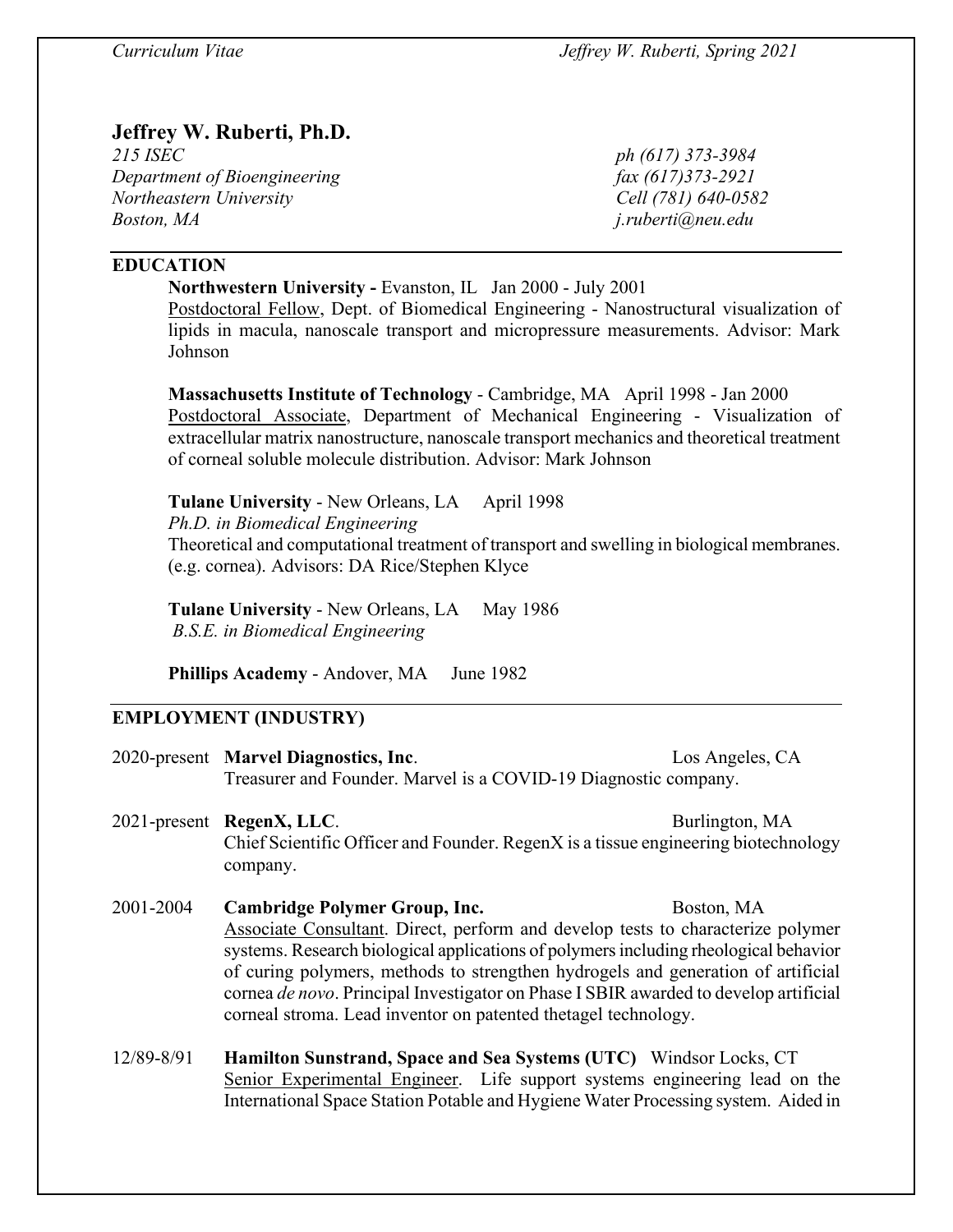design of novel zero-gravity water separator that is operational on the International Space Station.

- 6/88-12/89 **Southwest Foundation for Biomedical Research** San Antonio, TX Research Associate - Biomedical Engineer. Provided engineering support to Department of Physiology and Medicine (pulmonary function measurements). Constructed clinical high frequency ventilation monitoring system for neonates. Designed automated pulmonary function test system.
- 10/86-6/88 **Sikorsky Aircraft (UTC)** Stratford, CT Systems Engineer - Avionics Mission Tactical Systems (anti-submarine warefare). Responsible for the integration of various advanced avionics and tactical systems into the SH-60F (CV-Helo). Designed electromagnetic interference shielding system for instrument panel on UH-60 Blackhawk Helicopter.

# **EMPLOYMENT/APPOINTMENTS (ACADEMIC)**

- 2001-present **Schepen's Eye Research Institute, MEEI, Ocular Surface Group** Boston, MA Adjunct Scientist. Consult and assist in efforts to construct cornea grown from human cells. Perform high resolution imaging of nanoscale structure of secreted stromal matrix.
- 2014-present **Northeastern University, Department of Bioengineering**, Boston, MA Professor and Founding Member. Research focus on mechanobiology, multiscale biomechanics, multiscale mechanochemistry of collagen, corneal tissue engineering and bone tissue engineering. Teaching foci: Quantitative Physiology, Principles of Bioengineering, Transport and Fluid Mechanics for Bioengineers.
- 2009-2018 **Northeastern University, Department of Bioengineering,** Boston, MA Director of the Ph.D. Program in Bioengineering.
- 2013-2014 **Koch Institute for Integrative Cancer Research, Langer Laboratories, Massachusetts Institute of Technology**, Cambridge, MA Visiting Scientist
- 2004-2014 **Northeastern University, Department of Mechanical and Industrial Eng**. Boston, MA Associate Professor. Research focus on mechanobiology, multiscale biomechanics, multiscale mechanochemistry of collagen and tissue engineering. Teaching foci: Musculoskeletal Biomechanics, Capstone Design, Principles of Bioengineering
- 2003-2006 **Massachusetts Eye and Ear Infirmary, Harvard University,** Boston, MA Lecturer. Disseminate research results to Ophthalmology fellows.
- 8/00-8/01 **Northwestern University, Dept of Biomedical Engineering** Evanston, IL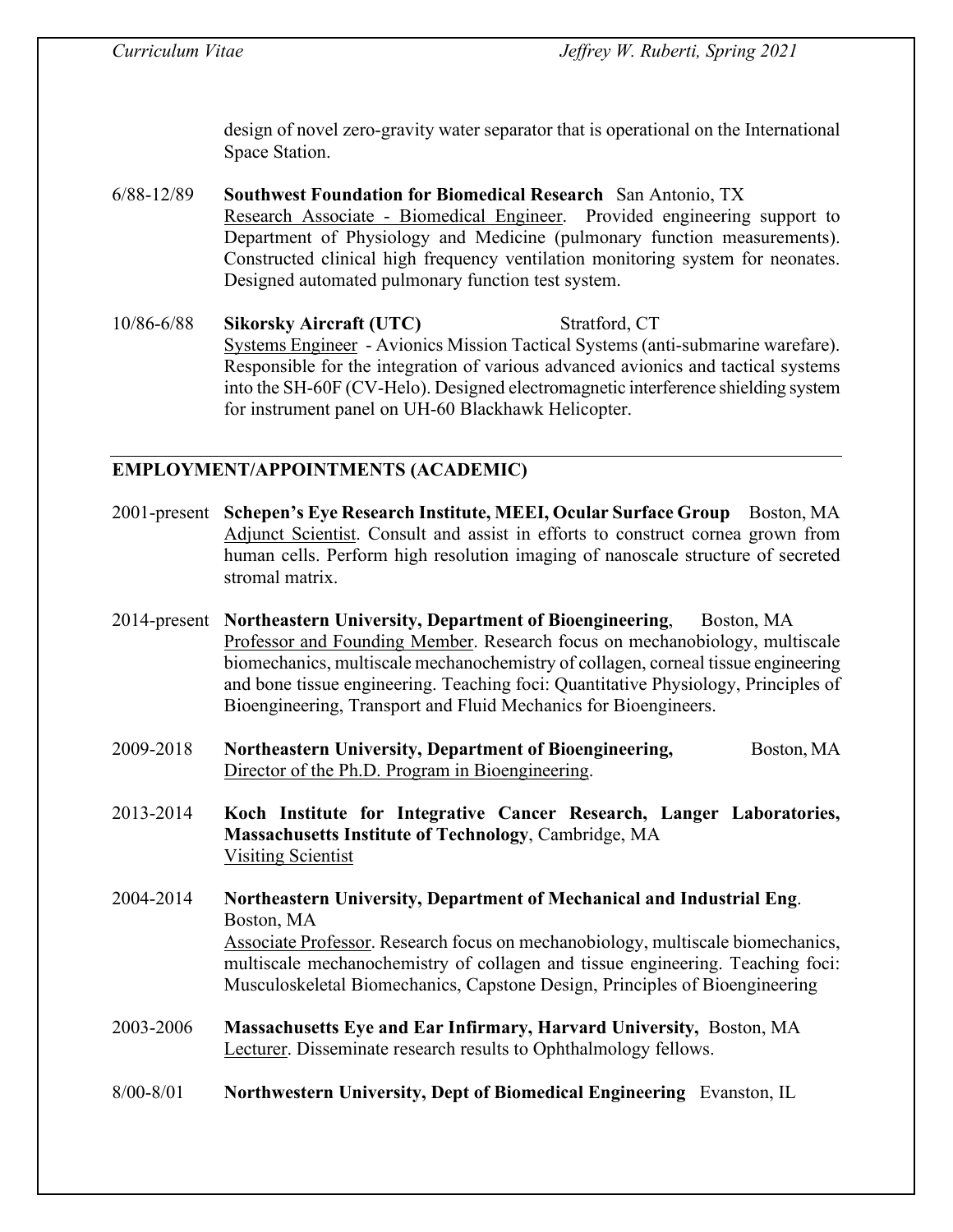Research Associate – Performed micropressure measurements in extracellular matrix and used high resolution Quick Freeze Deep Etch imaging to examine lipid accumulation with age in the macula of the eye.

- 4/98-4/99 **Boston University Medical School, Dept of Ophthalmology** Boston, MA Consultant – Assisted in the preparation and visualization of corneal and trabecular meshwork nanostructure using Quick Freeze/Deep Etch technique.
- 5/93 8/94 **Tulane University, Dept of Biomedical Engineering** New Orleans, LA Research Assistant - Investigated turbulent blood flow in models of Abdominal Aortic Aneurysms.
- 8/91 5/93 **Tulane University, Dept of Biomedical Engineering** New Orleans, LA Teaching Assistant Assisted in the instruction of undergraduate physiology for engineers. Instructed laboratory and graded lab reports.

# **SCHOLARSHIP** *Quick summary*  **Published works count includes:**  Published or accepted peer-reviewed journal articles: 57 Chapters/Reviews: 4 Abstracts/Conference Papers: 115 Issued Patents: 18 Patents Pending: 5 Total Substantive Publications (Journal Articles, Chapters/Reviews and Issued Patents): 79 Total Publications including abstracts and conference papers: 194

# **Not included in published works count:**

Journal articles under review: 1 Journal articles in revision: 0

# **As of June 2nd: Dr. Ruberti's H-INDEX: 35** (Via Google Scholar) **I10-INDEX**: **61**

Total citations(Google Scholar): **4454**; Top 5 cited papers: Collier *et al.* 2001 (**265**), Ethier, Johnson and Ruberti 2004 (**299**), Ruberti, Roy and Roberts 2011 (**201**), Ruberti and Zieske (**189**), and Guo *et al*. 2007 (**182**)

# **PEER-REVIEWED JOURNAL ARTICLES**

- J1. Siadat SM, Susilo ME, Paten JA, Silverman AA, DiMarzio CA and JW Ruberti (2021). Development and validation of fluorescently labeled, functional type I collagen molecules. bioRxiv: doi: https://doi.org/10.1101/2021.03.26.437209
- J2. Siadat SM, Silverman AA, DiMarzio CA and JW Ruberti (2021) Measuring collagen fibril diameter with differential interference contrast microscopy. *Journal of Structural Biology Mar; 213(1): 107697.*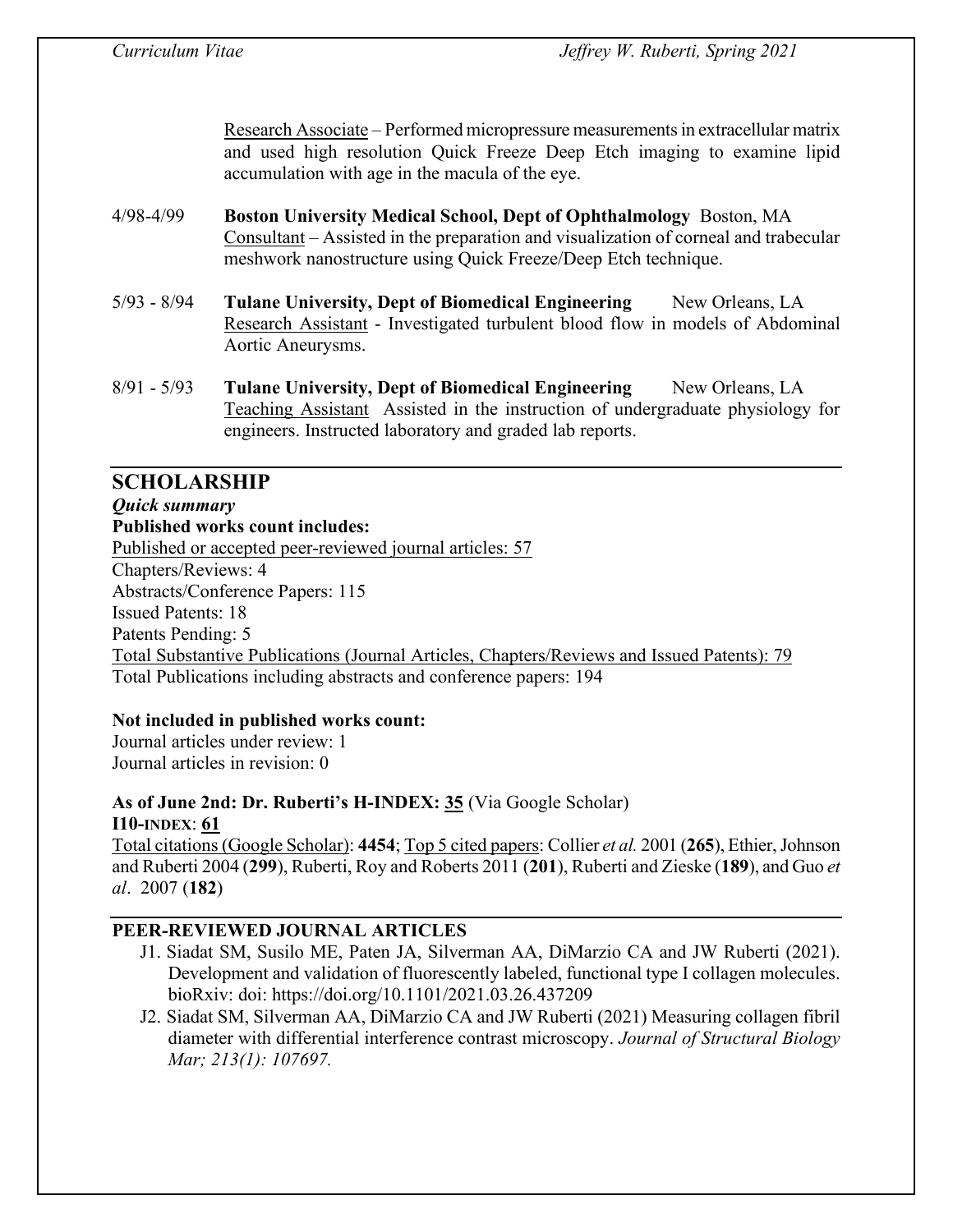- J3. Jamieson RR, Stasiak SE, Polio SR, Ruberti JW and Parameswaran H. (2021). Stiffening of the extracellular matrix is a sufficient condition for airway hyperreactivity. Journal of Applied Physiology. *J Appl Physiol (Chosen as "APS Select") .*
- J4. Hosseini H, Rangchian A, Prins ML, Giza CL, **Ruberti JW** and Kavehpour HP. (2020). Probing flow-induced biomolecular interactions with micro-extensional rheology: Tau protein aggregation. *J. Biomech Eng*. 142(3).
- J5. Chaudhary M, Ismail EN, Yao P, Tayyari F, Radu RA, Nusinowitz S, Boulton ME, Apte RS, **Ruberti JW**, Handa JT, Tontonoz P and G Malek. (2020). LXRs regulate features of agerelated macular degeneration and may be a potential therapeutic target. *JCI Insight* 5(1).
- J6. Paten JA, Martin CL, Wanis JT, Siadat SM, Figueroa-Navado AM, **Ruberti JW** and LF Deravi. (2019). Molecular interactions between collagen and fibronectin: A reciprocal relationship that regulates *de novo* fibrillogenesis. *Chem* 5, 2126-2145
- J7. Wu PJ, Kabakova IV, **Ruberti JW**, Sherwood JM, Dunlop IE, Paterson C, Torok P and DR Overby (2018). Water content, not stiffness, dominates Brillouin spectroscopy measurements in hydrated materials. *Nature Methods* Aug:15(8):561-562
- J8. Chen ML, **Ruberti JW** and TD Nguyen. (2018) Increased stiffness of collagen fibrils following cyclic tensile loading. *Journal of the Mechanical Behavior of Biomedical Materials* Jun: 82:345-354.
- J9. Chantre CO, Campbell PH, Golecki HM, Buganza AT, Capulli AK, Deravi LF, Dauth S, Sheehy SP, Paten JA, Gledhill K, Doucet YS, Abaci HE, Ahn S, Pope BD, **Ruberti JW**, Hoerstrup SP, Christiano AM and KK Parker (2018) Production-scale fibronectin nanofibers promote wound closure and tissue repair in a dermal mouse model. *Biomaterials* Jun; 166:96-108.
- J10. Pouran B, Moshtagh PR, Arbabi V, Snabel J, Stoop R, **Ruberti JW**, Malda J, Zadpoor AA and H Weinans (2018). Non-enzymatic cross-linking of collagen type II fibrils is tuned via osmolality switch. *J Ortho Res.* Jul; 36(7): 1929-1936
- J11. Ismail EN, **Ruberti JW** and Malek G (2017). Quick-freeze deep-etch electron microscopy visualization of the mouse posterior pole. *Exp Eye Res.* 162,62-72
- J12. Zareian R, Susilo ME, Paten JA, McLean JP, Hollman J, Karamichos D, Messer C, Tambe D, Saeidi N, Zieske JD and **JW Ruberti** (2016). Human corneal fibroblast pattern evolution and matrix synthesis on mechanically-biased substrates. *Tissue Engineering Part A* 22(19- 20), 1204-1217.
- J13. Paten JA, Siadat S, Susilo ME, Ebraheim IN, Stoner JL, Rothstein JP and **JW Ruberti** (2016). Flow-induced crystallization of collagen: A potentially critical mechanism in early tissue formation (2016) *ACS Nano* 10(5), 5027-5040.
- J14. Wingender B, Bradley P, Saxena N, **Ruberti JW** and L Gower (2016). Biomimetic organization of collagen matrices to template bone-like microstructures. *Matrix Biology* Feb 16 52-54, 384-396.
- J15. Susilo M, Paten J, Sander E, Nguyen TD and **JW Ruberti** (2016). Collagen network strengthening following cyclic tensile loading. *Interface Focus* Feb 6, 6(1) (Epub).
- J16. Tonge, TK, **Ruberti JW** and TD Nguyen. (2015) A micromechanical modeling study of the mechanical stabilization of enzymatic degradation of collagen tissues. *Biophys J.* Dec 109(12), 2689-2700.
- J17. Zhou EH, Watson C, Pizzo R, Cohen J, Dang Q, DeBarros PM, Park CY, Chen C, Brain JD, Butler JP, **Ruberti JW,** Fredberg JJ and P Demokritou (2014). Assessing the impact of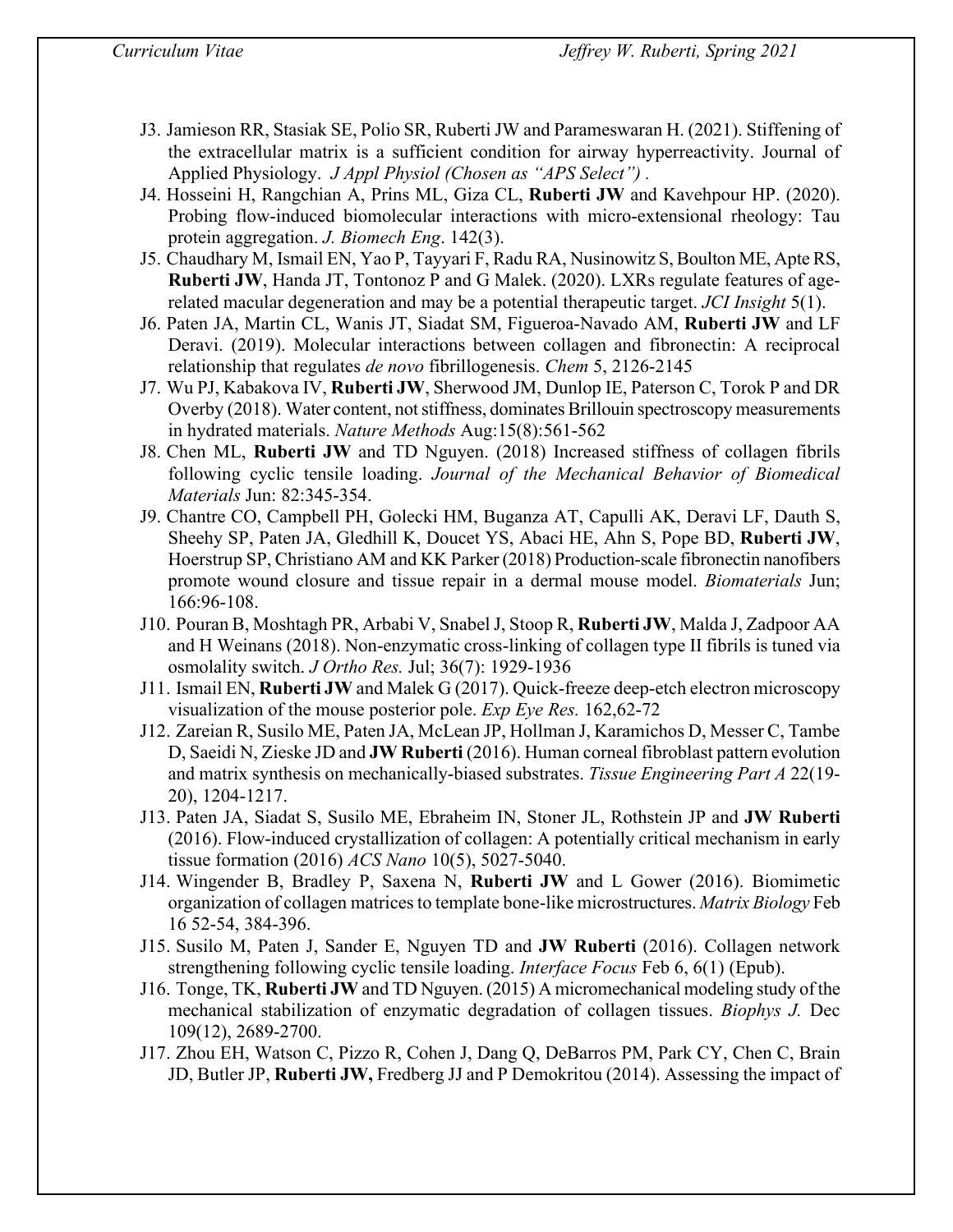engineered nanoparticles on wound healing using a novel in vitro bioassay. *Nanomedicine* 13:1-13

- J18. Karamichos D, Rich CB, Zareian R, Hutcheon AEK, **Ruberti JW**, Trinkaus-Randall V and JD Zieske (2013). TGF-B3 stimulates stromal matrix assembly by human corneal keratocytelike cells" *IOVS* Oct 9;54(10):6612-9.
- J19. Kao HK, Li Q, Flynn B, Qiao X, **Ruberti JW**, Murphy GF and L Guo (2013). Collagen synthesis modulated in wounds treated by pulsed radiofrequency energy. *Plast. Reconstr. Surg.* Apr, 131(4): 490e-8e.
- J20. Paten JA, Tilburey G, Molloy E, Zareian R, Trainor C and **JW Ruberti** (2013). Utility of an optically-based micromechanical system for printing and testing collagen fibers. *Biomaterials*. Apr; 34(11):2577-87.
- J21. Flynn BP, Tilburey G and **JW Ruberti** (2013). Single fibril force/enzyme degradation assay reveals highly-sensitive mechanochemical switch in native collagen. *Biomech Model Mechanobiol*. 12(2): 291-300.
- J22. Karamichos D, Zareian R, Hutcheon AEK, **Ruberti JW** and JD Zieske (2012). Novel in vitro model for keratoconus disease. *Journal of Functional Biomaterials* 3, 760-775.
- J23. Deravi LF, Tianxiang S, Paten JA, **Ruberti JW**, Bertoldi K and KK Parker (2012). Differential contributions of conformation extension and domain unfolding to properties of fibronectin nanotextiles. *NanoLetters.* Nov 14; 12(11):5587-92.
- J24. Mega Y, Robitaille M, Zareian R, McLean J, **Ruberti JW** and C DiMarzio (2012). Quantification of lamellar orientation in corneal collagen using second harmonic generation images. *Optics Letters*. 37(16): 3312-3314.
- J25. Saeidi N, Karmelek KP, Paten JA, Zareian R, Dimasi E and **JW Ruberti** (2012). Molecular crowding of collagen: A pathway to produce highly-organized collagenous structures. *Biomaterials* Oct; 33(30):7366-74.
- J26. Saeidi N, Guo X, Hutcheon AEK, Sander EA, Sunder Bale S, Melotti S, Zieske JD, Trinkaus-Randall V and **JW Ruberti** (2012). Disorganized collagen scaffold interferes with fibroblast mediated deposition of organized extracellular matrix in vitro. *Biotech Bioeng* Oct: 109(10):2683-98.
- J27. Chang S, Flynn BP, **Ruberti JW** and MJ Buehler (2012). Molecular mechanism of force induced stabilization of collagen against enzymatic breakdown. *Biomaterials* May; 33(15):3852-9.
- J28. Hadi F, Sander EA, **Ruberti JW** and V Barocas (2012). Simulated remodeling of loaded collagen networks via strain-dependent enzymatic degradation at constant-rate fiber growth. *Mechanics of Materials* Jan 1; 44:72-82.
- J29. Grytz R, Sigal IA, **Ruberti JW**, Meschke G and JC Downs (2012). Lamina cribosa thickening in early glaucoma predicted by a microstructure motivated growth and remodeling approach. *Mechanics of Materials* Jan 1; 44: 99-109.
- J30. **Ruberti JW** and JB Sokoloff (2011). Theory of the short time mechanical relaxation in articular cartilage. *Journal of Biomechanical Engineering* Oct; 133(10): 104504
- J31. Robitaille MC, Zareian R, DiMarzio C, Wan KT and **JW Ruberti**. (2011). Small-Angle light scattering to detect strain-directed collagen degradation in native tissue. *Interface Focus* Oct 1:754-766.
- J32. Paten J, Zareian R, Saeidi N, Melotti SA and **JW Ruberti** (2011). Design and performance of an optically accessible, low-volume mechanobioreactor for long-term study of living constructs. *Tissue Engineering Part C Methods* Jul;17(7):775-88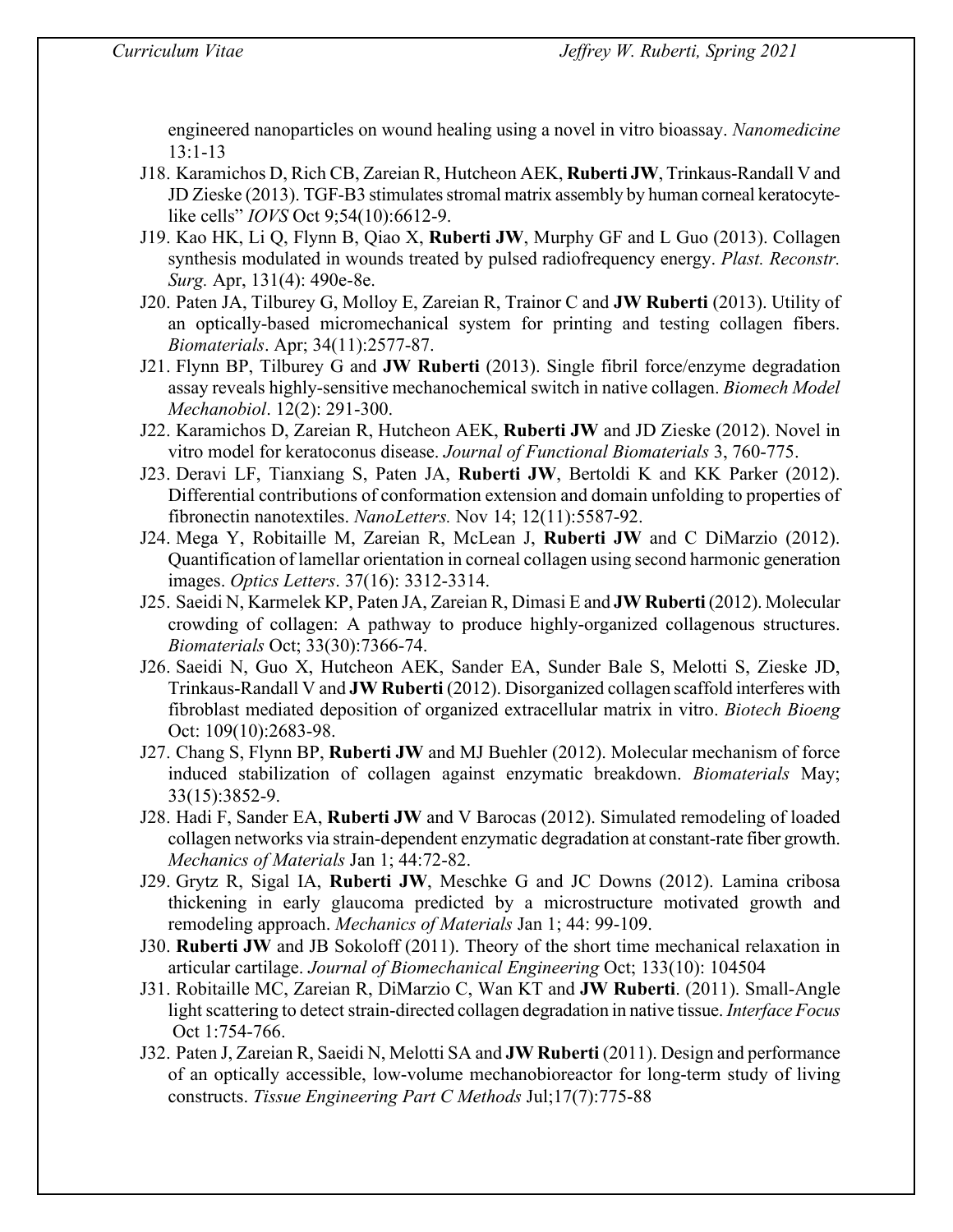- J33. Saeidi N, Sander EA, Zareian R and **JW Ruberti** (2011). Production of highly-aligned collagen lamellae by combining shear force and thin-film confinement. *Acta Biomateriala* Jul; 7(6):2437-47.
- J34. Camp R, Liles M, Beale J, Saeidi N, Flynn BP, Moore E, Murthy SK and **JW Ruberti** (2011). Molecular Mechanochemisty: Low force switch slows enzymatic cleavage of human type I collagen monomer. *JACS* Mar 23; 133(11):4073-8.
- J35. Flynn BP, Bhole A, Saeidi N, Liles M, DiMarzio C and **JW Ruberti** (2010). Mechanical strain stabilizes reconstituted collagen fibrils against enzymatic degradation by mammalian collagenase Matrix Metalloproteinase 8 (MMP-8) *PLoS ONE* 5(8) e12337.
- J36. Zareian R, Church KP, Saeidi N, Flynn BP and **JW Ruberti** (2010). Probing collagen/enzyme mechanochemistry in native tissue with dynamic, enzyme-induced creep. *Langmuir* 26(12):9917-26.
- J37. Saeidi N, Sander E and **JW Ruberti** (2009). Dynamic shear influenced collagen selfassembly *Biomaterials* Dec 30,(34):6581-6592.
- J38. Bueno EM, Saeidi N, Melotti SA and **JW Ruberti** (2009). Effect of Serum and Insulin Modulation on the Organization and Morphology of Matrix Synthesized by Bovine Corneal Stromal Cells. *Tissue Engineering Part A*, 15(11): 3559-3573.
- J39. Bhole AP, Flynn BP, Liles M, Saeidi N, DiMarzio CA and **JW Ruberti** (2009). Mechanical strain enhances survivability of collagen micronetworks in the presence of collagenase: Implications for load-bearing matrix growth and stability. *Philosophical Transactions of the Royal Society A* Sept 13, 367(1902):3339-3362. (Invited)
- J40. Bueno EM and **JW Ruberti** (2008). Collagen transport through track-etched nanopores. *Journal of Membrane Science* Aug 15, 321:250-263.
- J41. **Ruberti JW** and JD Zieske (2008). Prelude to corneal tissue engineering Gaining control of collagen organization. *Progress in Retinal and Eye Research* Sept 27(5):549-577.
- J42. **R**en, R, Hutcheon AEK, Guo XQ, Melotti SA, **Ruberti JW,** Zieske JD and V Trinkaus-Randall. (2008). Human primary fibroblasts synthesize and deposit proteoglycans in longterm 3-D cultures. *Developmental Dynamics* Oct; 237(10):2705-2715. (Invited)
- J43. Guo X, Hucheon AEK, Melotti SA, Trinkaus-Randall V, Zieske JD and **JW Ruberti** (2007). Morphological characterization of organized extracellular matrix deposition by ascorbic acid stimulated human corneal fibroblasts. *Investigational Ophthalmology and Visual Science* 48 (9):4050-4060.
- J44. **Ruberti JW** and NJ Hallab (2005). Strain controlled enzymatic cleavage of collagen in loaded matrix. *Biochemical Biophysical Research Communications* Oct 21; 336(2):483-489
- J45. Li LY, Tighe BJ, and **JW Ruberti**. Mathematical modelling of corneal swelling. *Biomechanics and Modeling Mechanobiology* 2004 Nov 3(2):114-123.
- J46. Switkes M and **JW Ruberti**. (2004). Effect of surface properties and dissolved gas on the evolution of nanobubbles at submerged surfaces. *Applied Physics Letters* 84, 4759-4761
- J47. Bass EC, Wistrom EV, Diedrich CJ, Nau WH, Pellegrino R, **Ruberti JW** and JC Lotz (2004). Heat induced changes in annulus fibrosus mechanics. *Journal of Biomechanics* Feb; 37(2):233-240.
- J48. Muratoglu OK, **Ruberti JW**, Melotti SA, Spiegelberg SH, Greenbaum ES and WH Harris (2003). Optical analysis of surface changes on early retrievals of highly crosslinked and conventional polyethylene tibial inserts. *Journal of Arthroplasty* Oct;18(7 Suppl 1):42-47.
- J49. Pederson AW, **Ruberti JW** and PB Messersmith (2003). Thermal assembly of a biomimetic mineral/collagen composite*. Biomaterials* 24, 4881-4890.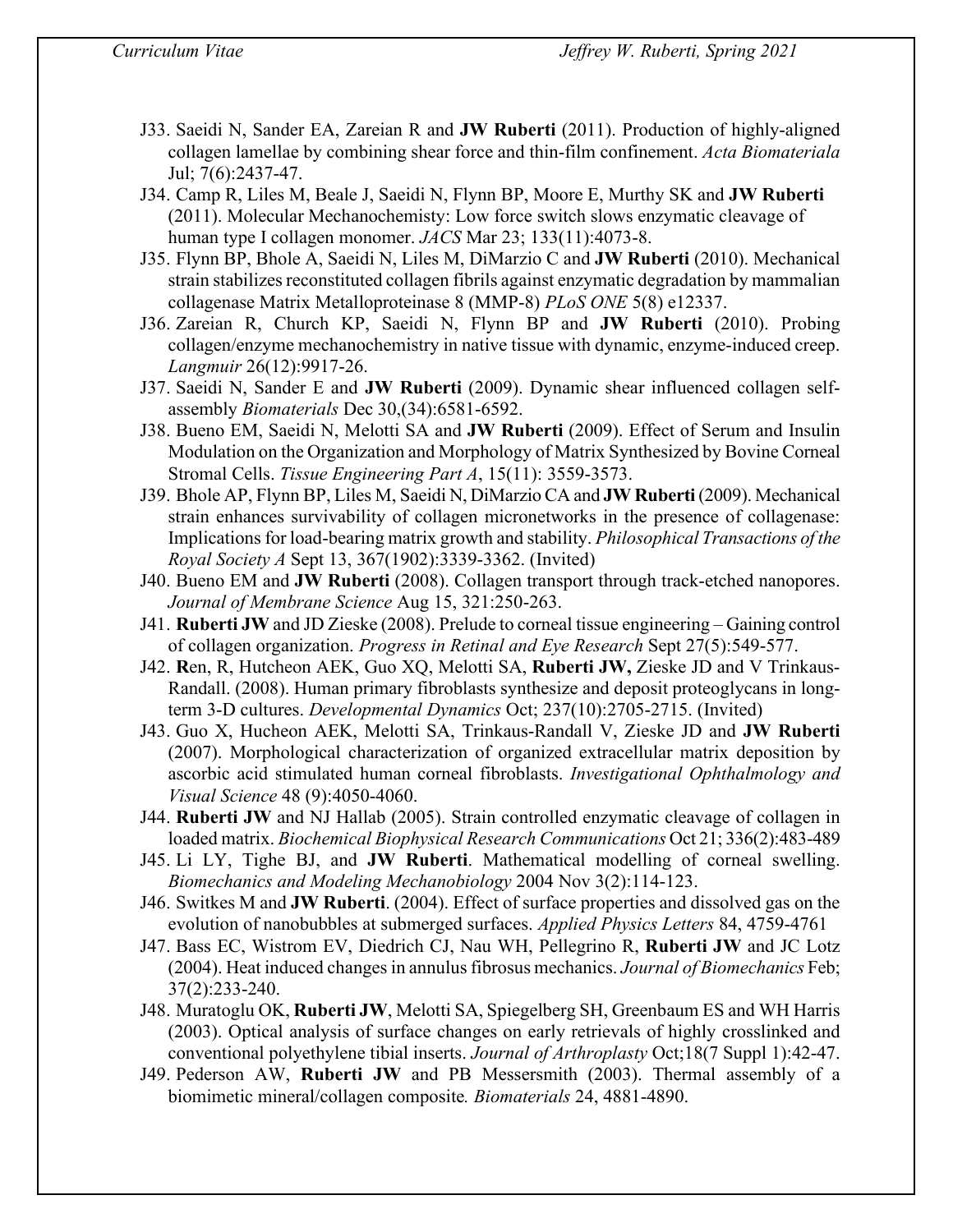- J50. **Ruberti JW**, Curcio CA, Millican L, Menco BPhM, Huang JD and M. Johnson (2003). Quick-freeze/deep etch visualization of age-related lipid accumulation in Bruch's membrane*. Investigational Ophthalmology and Visual Science* **44**(4): 1753-1759.
- J51. Gong H, **Ruberti JW**, Overby D, Johnson M and TF Freddo (2002). A new view of the human trabecular meshwork using quick-freeze, deep-etch electron microscopy. *Experimental Eye Research* **75**(3):347-358.
- J52. Sanchez JM, Li Y, Rubashkin A, Iserovich P, Wen Q, **Ruberti JW**, Kuang K, Diecke FPJ and J Fischbarg (2002). Evidence for a central role for electro-osmosis in fluid transport by corneal endothelium. *Journal of Membrane Biology*. **187**(1):37-50.
- J53. **Ruberti JW** and SD Klyce (2003). NaCl osmotic perturbation can modulate hydration control in rabbit cornea. *Experimental Eye Research* **76**(3): 349-359.
- J54. Collier JH, Hu BH, **Ruberti JW**,Zhang J, Shum P, Thompson DH and PB Messersmith (2001). Thermally and photochemically triggered self-assembly of peptide hydrogels. *Journal of the American Chemical Society* **123**(38):9463-9464.
- J55. Overby D, **Ruberti JW**, Gong H, Freddo T and M Johnson (2001). Specific Hydraulic Conductivity of Corneal Stroma as Seen by Quick Freeze/Deep Etch. *Journal of Biomechanical Engineering* Apr;**123**(2):154-61.
- J56. **Ruberti JW**, Klyce SD, Smolek MK and M Caron (2000). Anomalous Acute Inflammatory Response in Rabbit Corneal Stroma. *Investigational Ophthalmology and Visual Science* **41**(9) 2523-2530.
- J57. Peattie RA, Asbury CL, Bluth EI and **JW Ruberti** (1996). Steady Flow in Models of Abdominal Aortic Aneurysms. Part I: Investigation of the Velocity Patterns. *Journal of Ultrasound Medicine,* **15**:679-688.
- J58. Asbury CL, **Ruberti JW**, Bluth EI and RA Peattie (1995). Experimental Investigation of Steady Flow in Rigid Models of Abdominal Aortic Aneurysms, *Annals of Biomedical Engineering*, **23**: 29-39.

# **UNDER REVISION/REVIEW**

J1. Siadat SM, Susilo ME, Paten JA, Silverman AA, DiMarzio CA and JW Ruberti (2021). Development and validation of fluorescently labeled, functional type I collagen molecules. In review at *Macromolecular Bioscience*

# **BOOK CHAPTERS**

- B1.**Ruberti JW**, Zieske JD and V. Trinkaus-Randall (2007). Corneal Tissue Replacement in Principles of Tissue Engineering, 3rd edition. Eds Lanza R, Langer R and JP Vacanti, Elsevier/Academic Press. Chapter 68 (24 pages)
- B2.**Ruberti, JW** and SD Klyce (2002). *Chapter 1: Physiological System Models of the Cornea* in Models of the Visual System. Hung, Eds: G.K. and K.J. Ciuffreda. Topics in Biomedical Engineering International Book Series, Series Ed: Micheli-Tzanakou, E. Kluwer Academic/Plenum Publishers, New York. pp. 3-55.

# **REVIEW ARTICLES**

R1.Ethier CR, Johnson M and **JW Ruberti** (2004) Ocular Biomechanics and Biotransport. Invited review for *Annual Reviews of Biomedical Engineering* 2004; 6:249-73.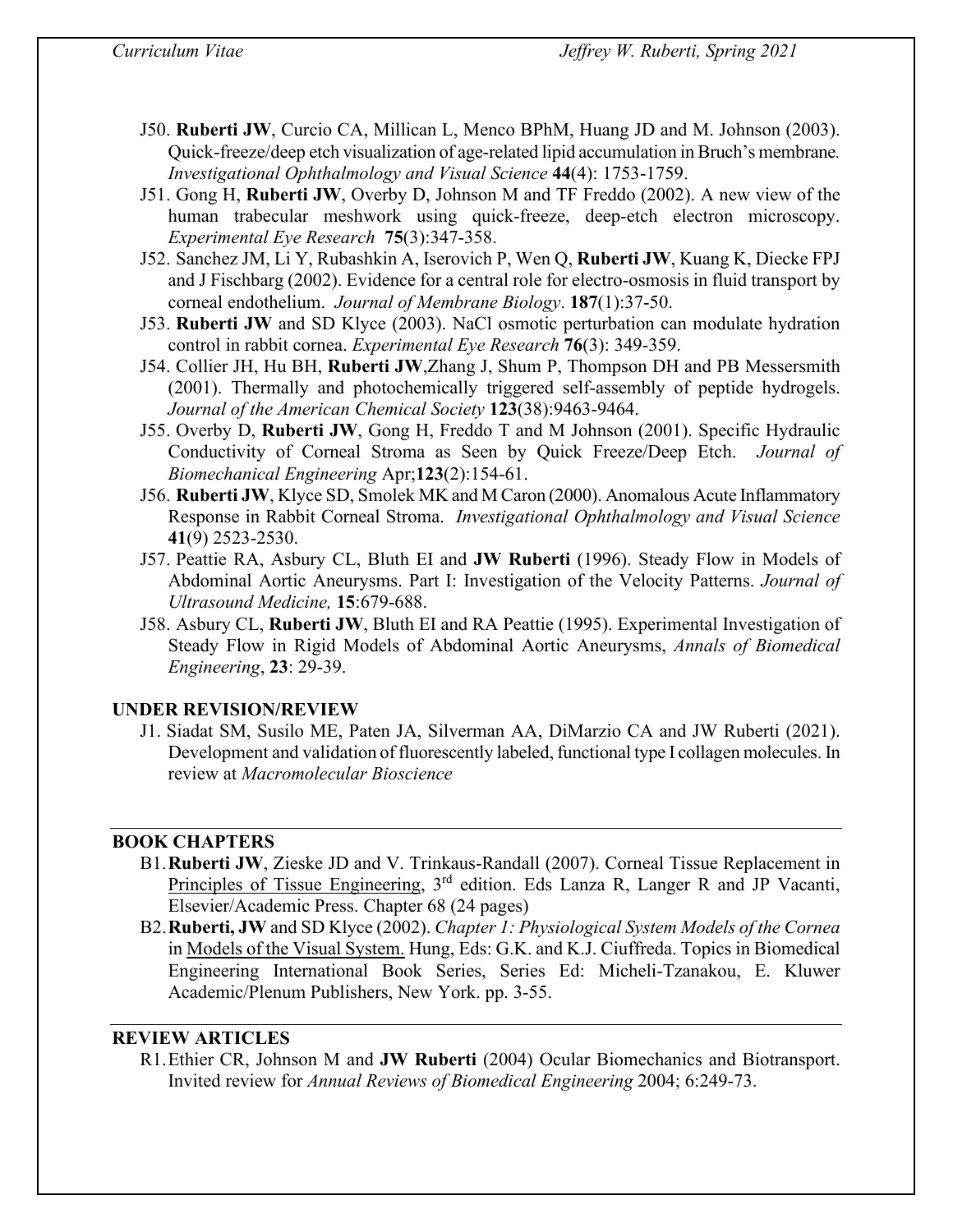R2.**Ruberti JW,** Roy A and Roberts C (2011). *Corneal Biomechanics and Biomaterials.* Invited review for *Annual Reviews of Biomedical Engineering***.** 2011 Aug 15; 13:269-95.

### **CONFERENCE PROCEEDINGS**

- CP1. Ataer-Cansizoglu E, Ghadarghadar N, Zareian R, Bas E, **Ruberti JW** and D. Erdogmus. (2011). Motion flow analysis in cell videos using a multi-level clustering method. Conf Proc IEEE Eng Med Biol Soc Aug; 2011:7767-70.
- CP2. Zareian R, Saeidi N and **JW Ruberti** (2009). Strain-influenced degradation of native collagenous tissue in a very-low volume environmentally-controlled bioreactor. Proceedings of the ASME International Congress and Exposition. Nov 13-19 Buena Vista FL: Paper: IMECE2009-13084

### **CONFERENCE ABSTRACTS**

- C1. Ismail E and JW Ruberti (2019). QFDE visualization of matrix production by human corneal fibroblasts: A look at Fibrillogenesis. ARVO meeting IOVS 60(9) 5100 Seattle (Poster).
- C2. Bradley, P.A., Wingender, B., Gower, L., Ruberti, J.W. (2019). Producing Long-range Fibril Organization with Crimp-like Structure from Liquid Crystalline Collagen. Poster presented at the Orthopaedic Research Society, Austin, TX.
- C3. Hosseini H, Rangchian A, Ruberti, JW, Kavehpour, HP (2019). Extensional Flow Induced Tau Protein Aggregate Formation, UC Neurotrauma Symposium, September, Santa Barbara CA, USA.
- C4. Siadat SM and JW Ruberti (2019). Dynamic tracking of fluorescently labeled type I collagen molecules: Direct quantification of molecular association with native fibrils. SB3C 2019, Seven Springs, PA (Poster)
- C5. Bradley PA, Wingender B, Gower L and JW Ruberti (2019) Producing advanced liquid crystal collagen materials. Gordon Research Conference on Collagen. July, Colby Sawyer College, NH (Poster)
- C6. Siadat SM, Spak A, DiMarzio C and JW Ruberti. (2019) Dynamic tracking of fluorescently, functionally labelled type I collagen molecules on fibrils and in human model of corneal stromal regeneration. Gordon Research Conference on Collagen. July, Colby Sawyer College, NH. (Poster)
- C7. Pouran B, Moshtagh PR, Arbabi V, Ruberti J, Zadpoor A and Weinans H (2017). Efficacy of chemical processes in collagen fibrils of articular cartilage is osmolarity dependent. Osteoarthritis and Cartilage 25, S275-S276.
- C8. Siadat, MS, Susilo ME, DiMarzio C and Ruberti JW (2017). Dynamic tracking of fluorescently labeled type I collagen molecules: Direct quantification of molecular association with native fibrils. Gordon Conference on Collagen, Colby Sawyer, NH.
- C9. Chen ML, Susilo ME, Ruberti JW and TD Nguyen (2016). Changes in the mechanical properties of collagen fibrils under cyclic loading. APS March Meeting. Baltimore, MD.
- C10. Ismail E, **Ruberti JW** and G Malek (2015). Evaluation of the morphology of the mouse retinal pigment epithelium/bruch's membrane/choroid (RPE/BrM/Ch) using quickfreeze/deep etch transmission electron microscopy (QFDE-TEM) and conventional cTEM. ARVO (Poster #2356) Denver, CO.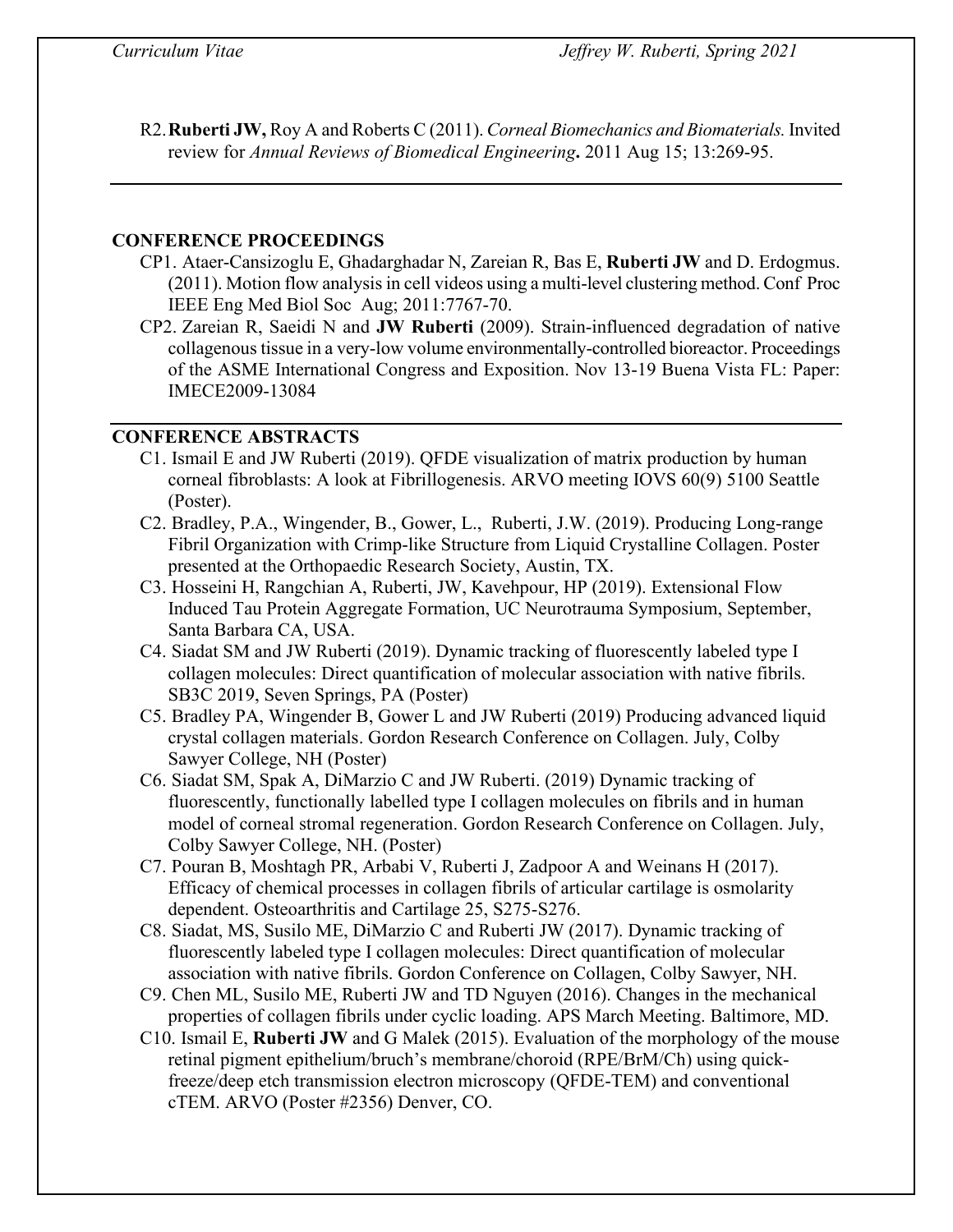- C11. Long-Term, Live-Imaging of the Mechanodynamics of Primary Human Corneal Fibroblasts: From Initial Seeding to Matrix Production (2015) **Ruberti JW**, Zareian R, Karamichos D, Tambe D, Susilo M, Paten J, Saeidi N, Messer C, Ismail E, and JD Zieske. ARVO (Poster #1934) Denver, CO.
- C12. Wingender B, Bradley P, Ruberti JW and L Gower (2015). Combining soft and hard biomimetic processing to emulate bone's nano- and microstructure". Symposium 5: Next Generation Bioceramics and Biocomposites.  $39<sup>th</sup>$  International Conference & Exposition on Advanced Ceramics and Composites (39<sup>th</sup> ICACC).
- C13. Zareian R, Karamichos D, Paten JA, Zieske JD and **JW Ruberti** (2013). Live, long-term imaging of corneal fibroblast mechanodynamics: Influence of force on matrix production. Gordon Conference on Collagen, Colby-Sawyer College, NH. (Poster)
- C14. Paten J, Ismail E, Stoner J, Fowle W, Trainor C and **JW Ruberti** (2013). Mechanochemical collagen assembly: Shear strain induction of monomeric solution into a fiber. Gordon Conference on Collagen, Colby-Sawyer College, NH. (Poster)
- C15. Paten J, Trainor C and **JW Ruberti**. (2013) Mechanochemical Collagen Assembly: Drawing a fiber directly from a solution of monomers. NEMB #93409 (Oral Presentation).
- C16. Tambe D, Zareian R, Karamichos D, Zieske JD and **JW Ruberti** (2012). Continuous measurement of physical forces during human primary corneal fibroblast migration. ARVO 2012 #1528 (Poster) Ft. Lauderdale, FL
- C17. Zareian R, Karamichos D, Paten J, Zieske JD and **JW Ruberti** (2012). Live, long-term observation of the mechanobiology of confluent primary human corneal fibroblast cultures subjected to applied force. ARVO 2012 #1529 (Poster) Ft. Lauderdale, FL
- C18. Karamichos D, Zareian R, Hutcheon AE, **Ruberti JW** and JD Zieske (2012). TGF-β3 replaces serum action in an *in vitro* model of corneal matrix development. ARVO 2012 # (Poster) Ft. Lauderdale, FL
- C19. Zhu B, Melotti SA, **Ruberti JW** and SK Murthy (2011). Microfluidic Capture of Corneal Progenitor Cells from Primary Cultures of Human Corneal Stromal Cells. *Biomedical Engineering Society Meeting Hartford, CT* A118 (Poster)
- C20. Tilburey GE, Sama B and **Ruberti JW** (2011). Kinetic imaging of collagen type I fibrillogenesis – effect of proteoglycans at physiological levels. *Biomedical Engineering Society Meeting Hartford, CT* A132 (Poster)
- C21. Flynn BP and **JW Ruberti** (2011). Strain-stabilization The mechanochemistry of individual collagen fibrils. *Biomedical Engineering Society Meeting Hartford, CT* A100 (Poster)
- C22. Rondinelli, CF, Hemphill MA, Goss JA, DiTonno C, Collins G, **Ruberti JW** and KK Parker (2011). An in vitro approach to studying blast traumatic brain injury (bTBI). *Biomedical Engineering Society Meeting Hartford, CT* B51 (Poster)
- C23. Zareian R, Paten JA, Melotti SA, Saeidi N and **JW Ruberti** (2011). Live, long-term dynamic observation of primary human corneal fibroblast culture subjected to uniaxial strain. *Biomedical Engineering Society Meeting Hartford, CT* A102 (Poster)
- C24. Caner N and **JW Ruberti** (2011). Detection of MMP-13 activity on intentionally strain released type-II collagen network in bovine articular cartilage. *ASME Summer Bioengineering Conference* #53913 (Presentation).
- C25. Hadi MF, Sander EA, **Ruberti JW** and VH Barocas (2011) A Microstructural data driven multiscale model for the enzymatic degradation and remodeling of collagen networks. *ASME Summer Bioengineering Conference* #53623 (Presentation).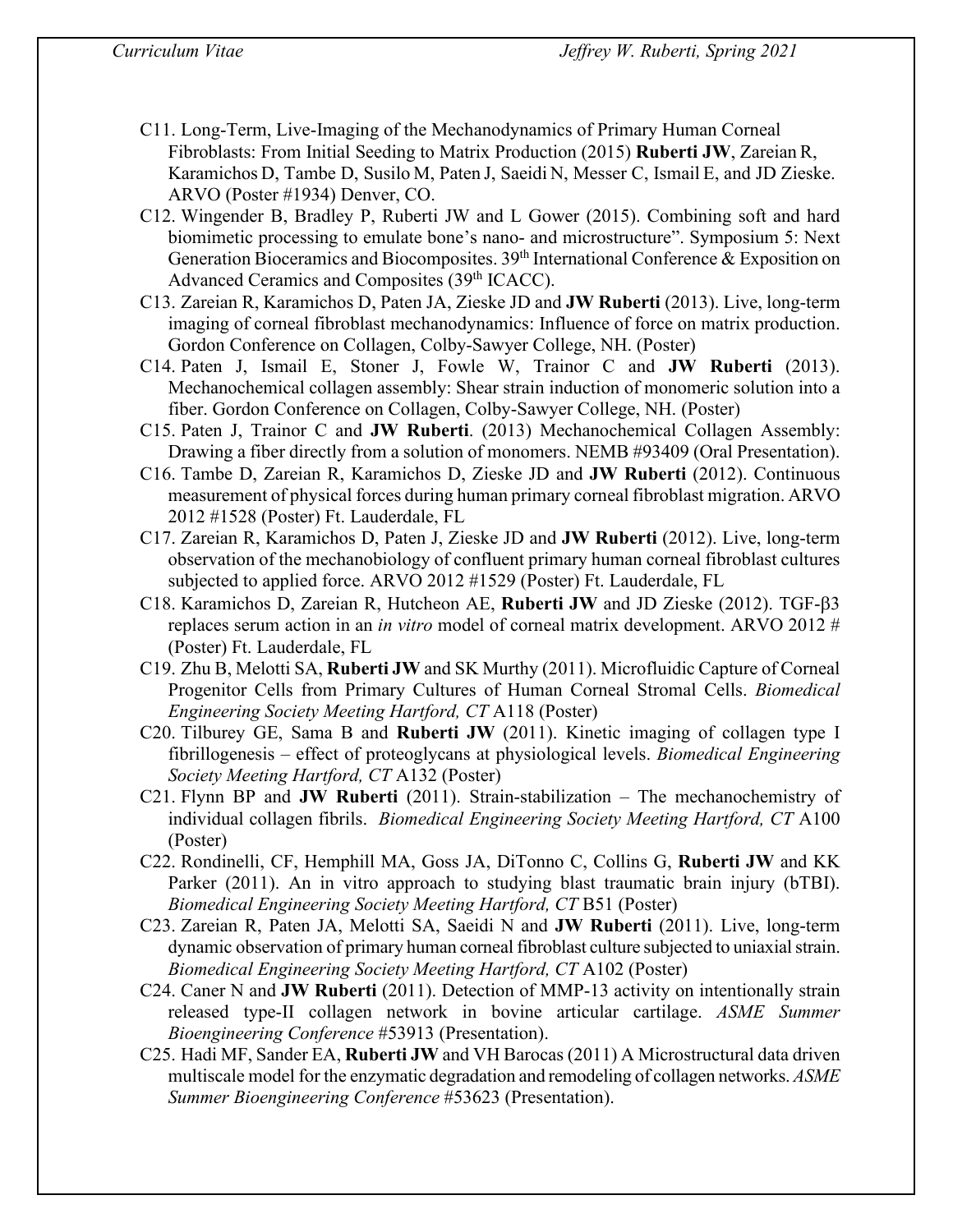- C26. Grytz R, Sigal I, **Ruberti JW** and JC Downs(2011) Microstructure motivated growth and remodeling of the lamina cribrosa in early glaucoma. *ASME Summer Bioengineering Conference* #53780 (Presentation).
- C27. Grytz R, Sigal IA, **Ruberti JW** and JC Downs (2011) Lamina cribosa thickening in early glaucoma is predicted by a biomechanically-driven growth and remodeling approach. *ARVO 2011* #4810 (Presentation)
- C28. Zareian R, Saeidi N, Melotti SA, Patenaude J and **JW Ruberti** (2010). Method for longterm dynamic observation of cell-matrix interaction. ARVO 2010 #425 (Poster)
- C29. Saeidi N and **JW Ruberti** (2010). Molecular Crowding: Towards explaining the genesis of matrix organization with application to corneal tissue engineering. ARVO 2010 #6203 (Poster)
- C30. Bueno-Hoyos EM, Saeidi N and **JW Ruberti** (2010). Medium formulation more effective than initial cell density at increasing thickness and organized matrix secretion in corneal stromal constructs. ARVO 2010 #6225 (Poster)
- C31. **Ruberti JW.**, Zareian R., Flynn B., Camp R. and A. Bhole (2010). Multiscale, experimental investigations of collagen strain-enhanced stability.  $6<sup>th</sup>$  World Congress of Biomechanics. Singapore (Presentation).
- C32. Camp RJ and **JW Ruberti** (2009) Mechanochemical assay for studying single type I collagen monomers. BMES Fall 2009 OP10-28C (Presentation)
- C33. Zareian R, Saeidi N and **JW Ruberti** (2009). Strain-influenced degradation of native collagenous tissue in a very low-volume, environmentally-controlled bioreactor. ASME IMECE Fall 2009 (IMECE2009-13084 Paper/Poster)
- C34. Saeidi N, Sander E and **JW Ruberti** (2009). Real-time observation and quantification of shear-induced collagen self-assembly. ASME Summer Bioengineering Conference #206773 (Mow Symposium Talk)
- C35. Patenaude JA, **Ruberti JW**, Desjarlais A, Kornfeld J, Lee M, McGrath M and J Perry (2009) Design of optically accessible, ultra low-volume, tissue loading bioreactor. ASME Summer Bioengineering Conference #206675 (poster)
- C36. Flynn BP, Bhole A, DiMarzio C and **JW Ruberti** (2009) A novel, label-free method for quantifying collagen fibril formation and degradation using DIC microscopy, electromagnetic wave theory and image processing. ASME Summer Bioengineering Conference #206592 (poster)
- C37. Saeidi N, Ren R, Guo XQ, Melotti SA, Hutcheon AEK, Zieske JD, Trinkaus-Randall V and **JW Ruberti** (2009) Collagen stability in long-term 3-D culture systems for corneal stromal tissue engineering. ARVO abstract; IOVS 50 (suppl), 2550 (Presentation)
- C38. **Ruberti JW** and JB Sokoloff (2008) A potentially low-dissipation mechanism for load support by articular cartilage. MRS Fall conference Boston 2008 (Presentation Z2.7)
- C39. Portale K, Saeidi N, Kowalski G and **JW Ruberti** (2008). Design of a cell-free biomimetic collagen printer or nanoloom. ASME IMECE Fall 2008 (Poster: IMECE2008-66333)
- C40. Zareian R and **JW Ruberti** (2008). Influence of mechanical load on enzymatic cleavage of native collagen. ASME IMECE Fall 2008 (Poster/paper: IMECE2008-68117)
- C41. Saeidi N, Portale K and **JW Ruberti** (2008) Smart Molecules: Organization and morphology of the self-assembled collagen fibrils formed from a solution of densely packed collagen monomers. ASME Summer Bioengineering Conference (Poster-SBC2008-193025)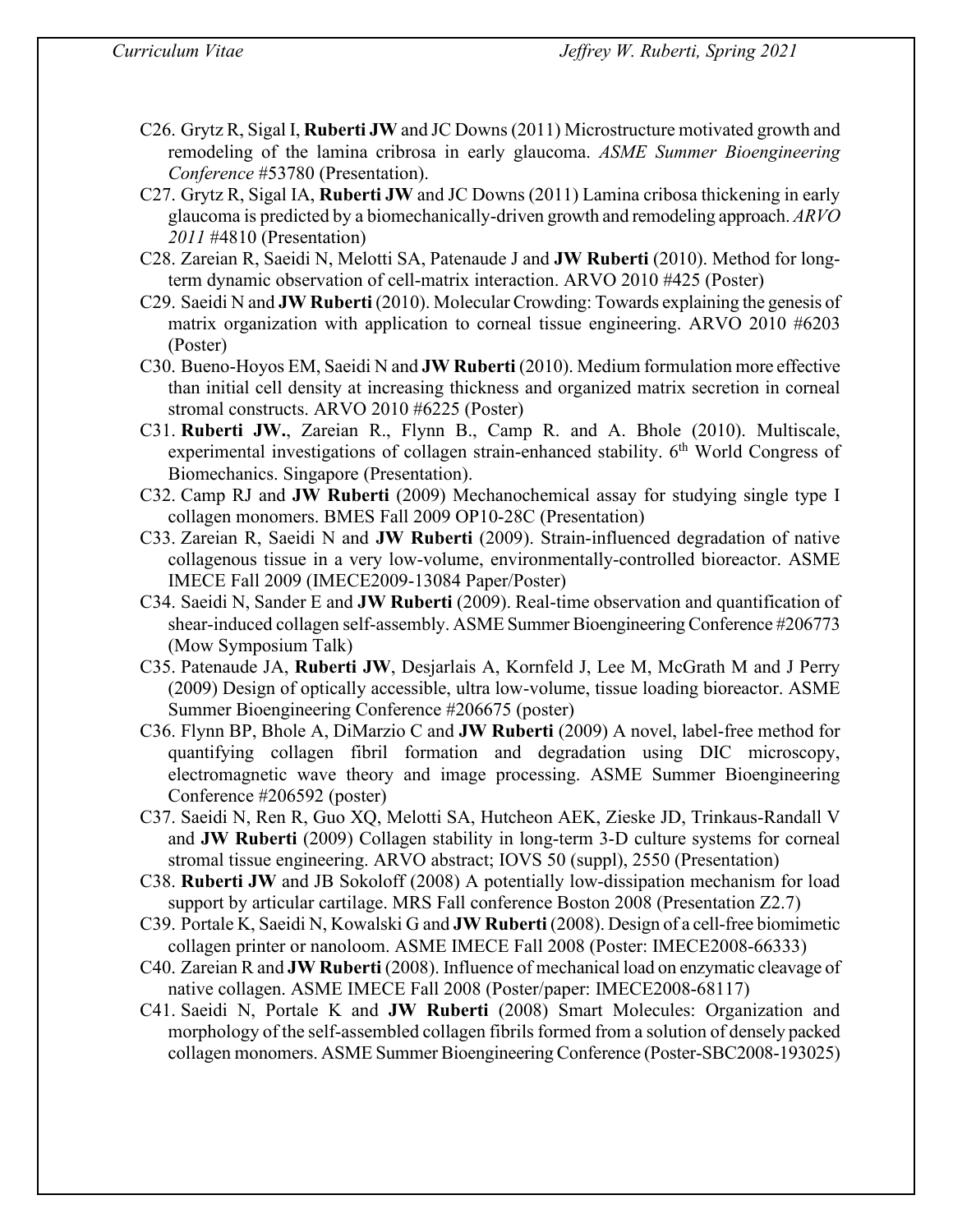- C42. Zareian R, Church K and **JW Ruberti** (2008) Influence of mechanical load on the degradation of corneal collagen. ASME Summer Bioengineering Conference (Poster – SBC2008-193036)
- C43. Saeidi N, Portale KN, Guo XQ, Melotti SA, Hutcheon AEK, Trinkaus-Randall V, Zieske JD and **JW Ruberti** (2008). Atelo-collagen monomers encode the information necessary to produce aligned collagen "lamellae" de novo. ARVO abstract; IOVS 49, 3921 (Poster)
- C44. Hutcheon AEK, Ren R, Guo XQ, Melotti SA, **Ruberti JW**, Zieske JD and V. Trinkaus-Randall. (2008) Glycosaminoglycans are present in long-term 3-D cultures of human corneal fibroblasts. ARVO abstract, IOVS 49, 3919 (Poster)
- C45. **Ruberti JW**, Melotti SA, Guo XQ, Saeidi N, Hutcheon AEK, Trinkaus-Randall V and JD Zieske. (2008) Human corneal fibroblasts secrete locally-organized collagen arrays on disorganized collagen substrates. ARVO abstract, IOVS 49, 3920 (Poster).
- C46. Bueno-Hoyos EM, Saeidi N and **JW Ruberti** (2008) In vitro characterization of corneal stromal fibroblast cell and matrix morphology in response to bovine serum and insulintransferrin-selenium. ARVO abstract, IOVS 49, 4041 (Presentation)
- C47. Zareian R, Church KP and **JW Ruberti** (2008). Influence of mechanical load on the degradation of corneal collagen. ASME Summer Bioengineering Conference (Poster)
- C48. Bueno EM, Saeidi N and **JW Ruberti** (2008). Stratification is necessary for the secretion of aligned collagen fibrils by corneal stromal fibroblasts in vitro. SPBRM (conf) Jan 9-11. (Presentation).
- C49. Portale K, Saeidi N, Kowalski G, Nowak W and **JW Ruberti** (2007). Design of cell free collagen printer or nanoloom. BMES Annual Fall Meeting Sept 26-29 p3.157 (Poster)
- C50. **Ruberti JW**, Guo XQ, Melotti SA, Hutcheon AE, Saeidi N, Trinkaus-Randall V and JD Zieske (2007). Primary human corneal fibroblasts synthesize organized matrix on disorganized collagen. BMES Annual Fall Meeting Sept 26-29 p5.156 (Poster)
- C51. Mundra A, Oliveira S, Church KP, Barabino G and **JW Ruberti** (2007). Design of compression bioreactor for mechanical stimulation of native and engineered cartilage. BMES Annual Fall Meeting Sept 26-29 p5.161 (Poster)
- C52. Church KP and **JW Ruberti** (2007). Influence of mechanical load in the degradation kinetics of collagen in native tissue. BMES Annual Fall Meeting Sept 26-29 p5.149 (Poster)
- C53. Saeidi N, Portale KN and **JW Ruberti** (2007). Organization and morphology of selfassembled cholesterically dense collagen matrices. BMES Annual Fall Meeting Sept 26-29 p4.158 (Poster)
- C54. Bhole AP and **JW Ruberti** (2007) Strain stabilizes reconstituted collagen network during fibrolysis. BMES Annual Fall Meeting Sept 26-29 p3.156 (Poster)
- C55. Bueno EM, Saeidi N and **JW Ruberti** (2007). Live, long-term monitoring of in vitro matrix synthesis and organization by bovine corneal fibroblasts. BMES Annual Fall Meeting Sept 26-29 p2.93 (Poster)
- C56. **Ruberti JW**, Guo XQ, Melotti SA, Hutcheon AE, Trinkaus-Randall V and JD Zieske (2007). Fibril organization and morphology in stromal constructs synthesized by primary human corneal fibroblasts. IOVS 48 (suppl) #1867
- C57. Saeidi N, Portale KN and **JW Ruberti** (2007). Direct optical and quick freeze deep etch imaging of self-assembled, cholesterically dense collagen gels. IOVS 48 (suppl) #1865 (Poster)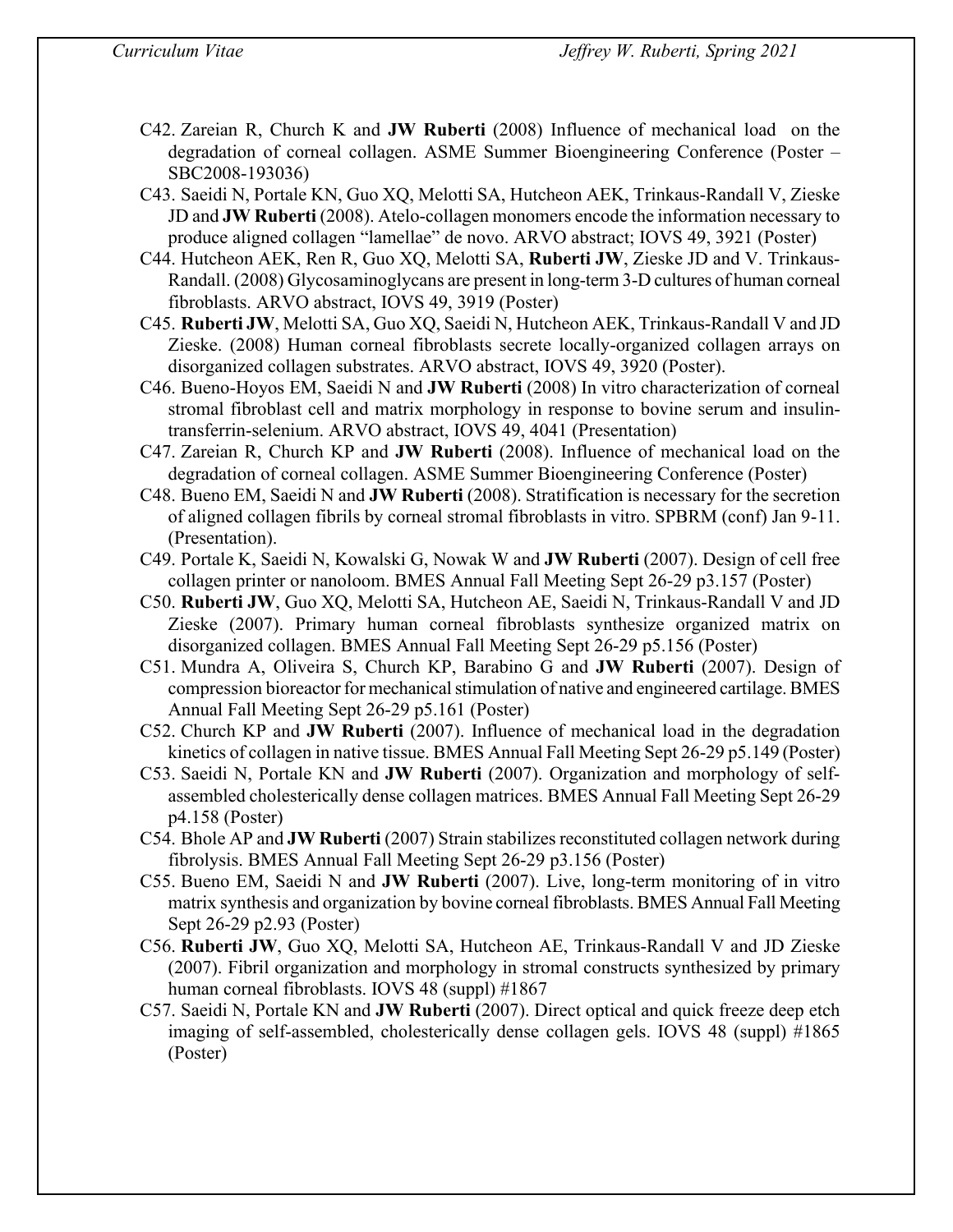- C58. Bueno-Hoyos EM, Saeidi N and **JW Ruberti** (2007). Live, long-term monitoring of in vitro matrix synthesis and organization by bovine corneal fibroblasts. IOVS 48 (suppl) #1499 (Poster)
- C59. Hutcheon AE, Guo XQ, **Ruberti JW** and JD Zieske. (2007) Characterization of an in vitro model of human corneal fibrosis. IOVS 48 (Suppl) #1490 (Poster)
- C60. Saeidi N, Melotti SA and **JW Ruberti**. (2007) Dynamic observation of collagen assembly and degradation. Society for Biomaterials. #351 (Poster)
- C61. **Ruberti JW**, Guo X, Melotti SA, Hutcheon A, and JD Zieske. (2006) Evolution of cells and collagen organization in tissue engineered corneal stromas. BMES Conference abstract 2006 (prg# 790) Chicago, IL
- C62. Chitnis CV, Zareian R and **JW Ruberti**. (2006) Dynamic optical visualization of collagen degradation. BMES conference abstract (prg# 1064) Chicago, IL
- C63. Church KP, Cahill R, Jaworski B, and **JW Ruberti**. (2006) Miniature load and straincontrolling bioreactor for direct observation of tissue remodeling. BMES conference abstract (prg# 1073) Chicago, IL
- C64. Bueno EM and **JW Ruberti**. (2006) Collagen transport through nanoporous track-etched membranes. BMES conference abstract (prg# 1237) Chicago, IL
- C65. **Ruberti JW** and N Saeidi. Nucleation, growth and alignment of collagen fibrils produced by shear-influenced self-assembly for corneal tissue engineering templates. (2006) World Congress of Biomechanics (presentation) Munich, Germany
- C66. Zieske JD, Guo XQ, Melotti SA, Hutcheon AE and **JW Ruberti**. (2006) Spatial Organization of Engineered Corneal Stroma. Is there a need for contact guidance or direct mechanical stimulus? World Congress of Biomechanics (Invited Talk) Munich, Germany
- C67. **Ruberti JW**, Guo XQ, Melotti SA, Hutcheon AE and JD Zieske. (2006) Three dimensional organization of cells and matrix in stromal constructs secreted by human primary corneal fibroblasts. IOVS 47 (suppl) 3948 (poster) Ft. Lauderdale, FL
- C68. Saeidi, N and **JW Ruberti**. (2006) Kinetics of tethered collagen assembly in shearing flow assessed by dynamic optical imaging. IOVS 47 (suppl) 3949 (poster) Ft. Lauderdale, FL
- C69. Huang JD, **Ruberti JW**, Dabholkar AS, Menco BM, Presley JB, Curcio CA and M Johnson (2005). Ultrastructure of Age-Related changes in human Bruch's membrane as seen by Quick Freeze Deep Etch (QFDE) IOVS 46 (suppl) (poster). Ft Lauderdale, FL
- C70. **Ruberti JW** and Hallab NJ (2004). Smart Matrix: Mechanical load protects fibrillar collagen against enzymatic degradation. BMES (poster) Philadelphia, PA
- C71. **Ruberti JW** and Melotti SA (2004) Corneal and scleral collagens assessed by modulated differential scanning calorimetry. IOVS 45 (suppl) 3827 (poster). Ft. Lauderdale, FL
- C72. Zieske J, Guo XQ, Hutcheon AEK and **Ruberti JW** (2004) Alignment of human corneal fibroblasts in vitro. IOVS 45 (suppl) 3933 (poster). Ft Lauderdale, FL
- C73. **Ruberti JW**, Melotti SA and GJC Braithwaite (2003). Nanoscale engineering of type I collagen to mimic the multiple layers of aligned lamellae in cornea. IOVS **44**(4) S4218 (paper) Ft. Lauderdale, FL
- C74. Fishbarg J, Sanchez JM, Li YS, Rubashkin A, Iserovich P, Wen Q, **Ruberti JW**, Kuang KY, Diecke FPJ (2003) Electro-osmosis in fluid transport by corneal endothelium. FASEB J. 17(5) A901-A902 Part 2 (suppl).
- C75. Bass EC, Wistrom EV, Diedrich CJ, Nau WH, Pellegrino R, **Ruberti JW** and JC Lotz. In situ stresses inhibit thermal denaturation of annulus fibrosus. ISSLS abstract 2002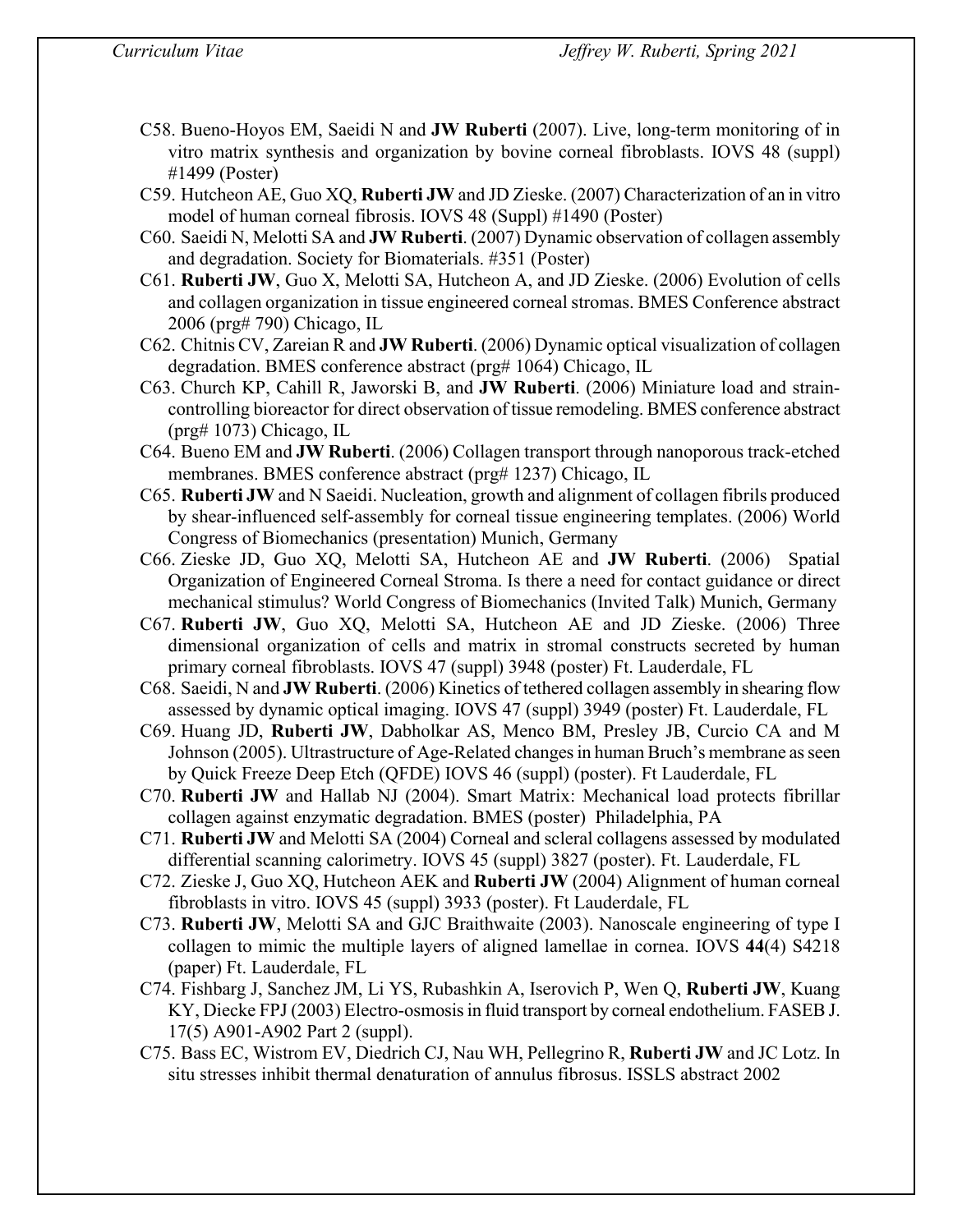- C76. **Ruberti JW**, Curcio CA, Millican L, Menco BPM, Huang JD and M Johnson (2002) An Age Related 'Lipid Wall' in Human Bruch's Membrane. [ARVO abstract] IOVS **43**(4) S2785 2002 (poster). Ft. Lauderdale, FL
- C77. Guo XQ, Hutcheon AEK, **Ruberti JW** and J.D. Zieske. Human Corneal Organotypic Cultures Using Untransformed Cells. [ARVO abstract] IOVS **43**(4) S3211 2002 (poster) Ft. Lauderdale, FL
- C78. Negahban K, **Ruberti JW**, Qui G and H Gong, Regional variation of corneal endothelial density, implications for sampling in eye bank eyes. [ARVO abstract] IOVS **43**(4) S3175 2002 (poster). Ft. Lauderdale, FL
- C79. **Ruberti JW**, Curcio CA and M Johnson. Quick Freeze/Deep Etch (QFDE): A better imaging method to extract micro-scale specific hydraulic conductivity (SHC) from Bruch's membrane. [ARVO abstract] IOVS **42**(4) S1204 2001 (poster) Ft. Lauderdale, FL
- C80. Iserovich P, Sanchez JM, Li Y, **Ruberti JW**, Kuang K, Wen Q, and J. Fischbarg. Electroosmotic fluid transport by corneal endothelium could provide a novel explanation for the phenomenon of corneal volume regulation. [ARVO abstract] IOVS **42**(4) S2700 2001 (poster). Ft Lauderdale, FL
- C81. Gong H, Overby D, **Ruberti J**, Freddo T and M Johnson. Human outflow pathway viewed by quick freeze deep etch. [ARVO abstract] IOVS **42**(4) S749 2001 (poster) Ft. Lauderdale, FL
- C82. Karon MD, Klyce SD, Schilleci JT and **JW Ruberti**. Effect of inhibition of inflammatory mediators on trauma induced stromal edema. [ARVO abstract] IOVS **42**(4) S4846 2001 (poster) Ft. Lauderdale, FL
- C83. Karon MD, Klyce SD, Schelleci JT and **JW Ruberti**. Corneal stromal swelling dynamics after epithelial debridement. (ASME Bioengineering Conference 2001)
- C84. **Ruberti JW**, Gong H, Freddo TF, Klyce SD and M Johnson, Macromolecular gradients in corneal stroma [EMBS abstract]. Proceedings of BMES & EMBS Joint Conference **1**:214 1999 (presentation)
- C85. Johnson M, Overby D, **Ruberti J**, Freddo TF and H Gong. Hydrodynamics of aqueous humor outflow. Proceedings of BMES & EMBS Joint Conference **1**:215 1999 (presentation)
- C86. **Ruberti JW**, Gong H, Freddo TF, Klyce SD and M Johnson, Outward flow may enhance large mobile molecule concentration gradients in corneal stroma [ARVO abstract]. *IOVS,* **40**(4):B397 1999 (Poster). Ft. Lauderdale, FL
- C87. Klyce SD, Karon MD, **Ruberti JW**, Smolek MK and T Goto. Epithelial debridement initiates acute anterior stromal edema [ARVO abstract]. *IOVS,* **40**(4):1019 1999 (Presentation). Ft. Lauderdale, FL
- C88. Johnson M, Overby D, **Ruberti JW**, Freddo TF, and H Gong, Source of outflow resistance in the normal human eye [ARVO abstract]. *IOVS,* **40**(4):1042 1999 (Presentation). Ft. Lauderdale, FL
- C89. **Ruberti JW** and SD Klyce. Investigation of Corneal Endothelial Response to NaCl Osmotic Perturbations [ARVO abstract]. *IOVS*, **39**(4):S906 1998 (Presentation). Ft. Lauderdale, FL
- C90. Klyce SD and **JW Ruberti**. Epithelial debridement alters stromal properties. Abstracts of Aegean Cornea IV, June 26-28, 1998, Santorini Island, Greece. (Presentation)
- C91. **Ruberti JW** and SD Klyce. Dynamics of the corneal stroma**.** (Invited) Exp Eye Res **67**(S1):S206, 1998. (Presentation)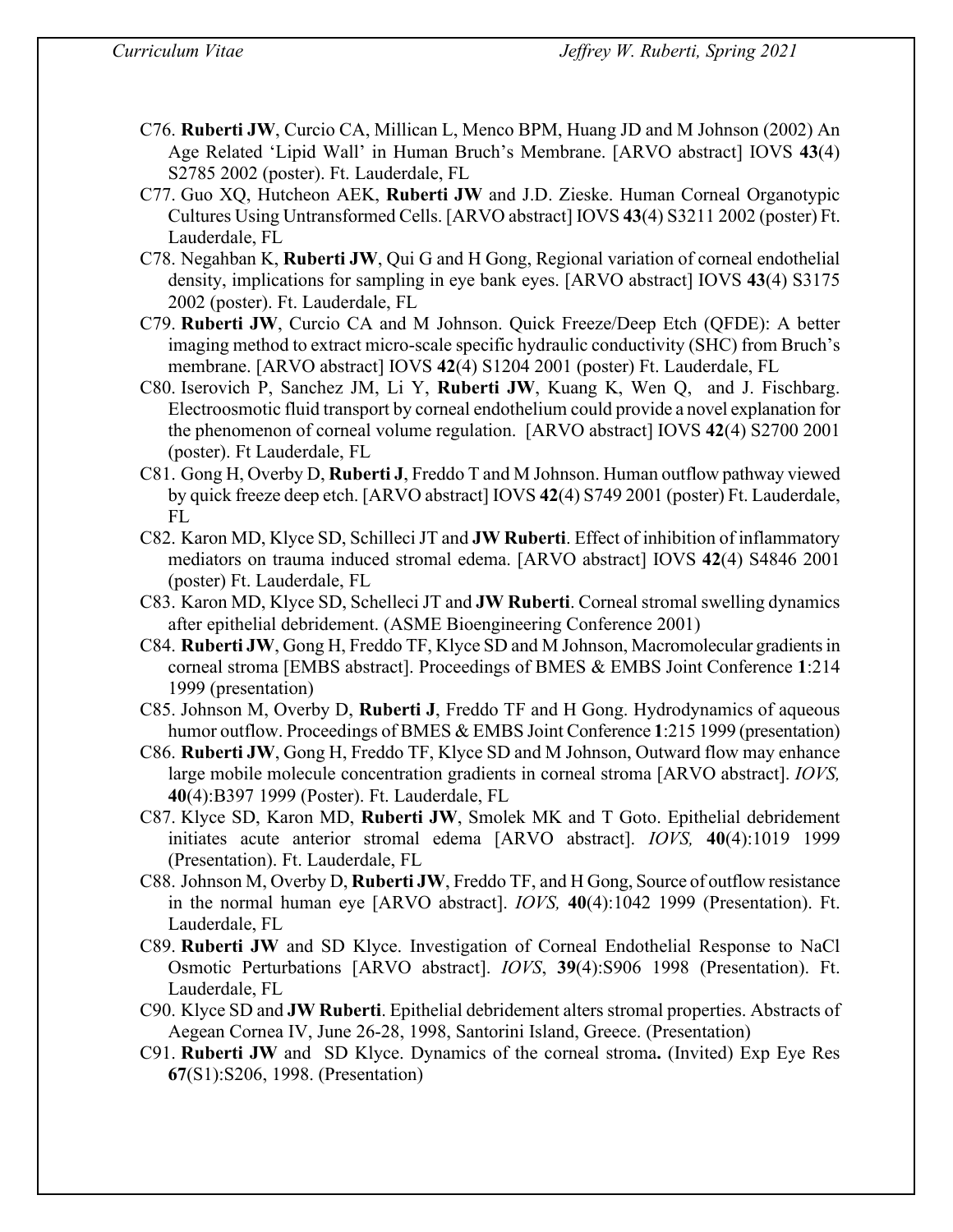- C92. **Ruberti JW** and SD Klyce. Evidence of Corneal Endothelial Membrane Permeability and Transport Modulation by Osmotic Shock [ARVO abstract]. *IOVS,* **38**(4):S683 1997 (Presentation). Ft Lauderdale, FL
- C93. **Ruberti JW** and SD Klyce. A Computational Transport Model for Membrane Bound Soft Tissue., Faseb Journal **11**(3):A20 1997. (Presentation)
- C94. **Ruberti JW** and SD Klyce. New Computational Model of Corneal Hydration Dynamics [ARVO abstract**]**. *IOVS*, **37**(3):S352 1996. (Poster) Ft. Lauderdale, FL
- C95. Asbury CL, **Ruberti J**, Peattie RA and EI Bluth. (1993) Investigation of steady flow in rigid models of abdominal aortic-aneurysms. A240 Part 1, Feb 19.

# **INVITED CONFERENCE TALKS AND SYMPOSIA**

- C1. Ruberti JW and Paten J (2016). Collagen Synthesis and Modulation: A force for good? Force structure causality in the matrix. Mechanochemistry Muscle-Tendon Function: Cell-Matrix Interplay. Copenhagen, Denmark.
- C2. **Ruberti JW** (2015). Rheology, kinetics and potential of drawing aligned fiber from small droplets of collagen solution. Third Workshop in Micro- and Nanotechnologies for Medicine at Brigham and Women's Hospital. July 31, 2015
- C3. **Ruberti JW** (2015). How are corneas made? The case for guided molecular crowding and mechanical allostery in soft-tissue regeneration. 5<sup>th</sup> Annual International Vision Restoration: Regenerative Medicine in Ophthalmology CME conference. June 25-26, Pittsburgh, PA
- C4. **Ruberti JW** (2015). Collagen degradation and assembly dynamics: A case for mechanical allostery in animal structure formation. NEMB2015-7825. (invited session keynote).
- C5. **Ruberti JW** and JA Paten (2014). Mechanochemistry of Collagen Degradation and Assembly. World Congress of Biomechanics, Boston, MA 14-IS-28-WCB (invited podium presentation)
- C6. **Ruberti JW** and Zareian R (2014). Patterning and Mechanodynamics: Live-cell examination of human fibroblasts' journey from seeding to matrix production in vitro. World Congress of Biomechanics, Boston, MA, 14-IS-5432-WCB (invited podium presentation)
- C7. Susilo M, Paten JA and **JW Ruberti** (2014). Effect of tensile loading to dense disorganized collagen substrates. World Congress of Biomechanics, Boston, MA (invited podium presentation)
- C8. **Ruberti JW** (2012) Mechanochemistry of Collagen. Does load Protect Fibrils From Enzymes? Matrix Symposium, Royal Academy of Sciences, Copenhagen, Denmark. Summer 2012 (paid travel)
- C9. **Ruberti JW** (2012) Building Beautiful Matrix. *Gordon Research Conference*: Biology and Pathology of the Cornea. Ventura CA, Spring 2012 (paid travel)
- C10. **Ruberti JW** (2012) Collagen remodeling. SIG presentation ARVO conference Ft Lauderdale, FL May 2012
- C11. **Ruberti JW** (2011). Materials of Mechanics: Does Biology Benefit from a "Material Assist" to Produce Efficient Load-Bearing Structure? October 1. New England Workshop on the Mechanics of Materials and Structures. MIT, Cambridge, MA (Plenary Talk).
- C12. **Ruberti JW** (2011). Multiscale collagen mechanochemistry. *Gordon Research Conference* on Collagen. July 2011. (paid travel)
- C13. **Ruberti JW**, Saeidi N, Zareian R, Flynn BP, Camp RJ. Smart Matrix: The role of mechanochemistry and molecular crowding in producing optimized structural materials in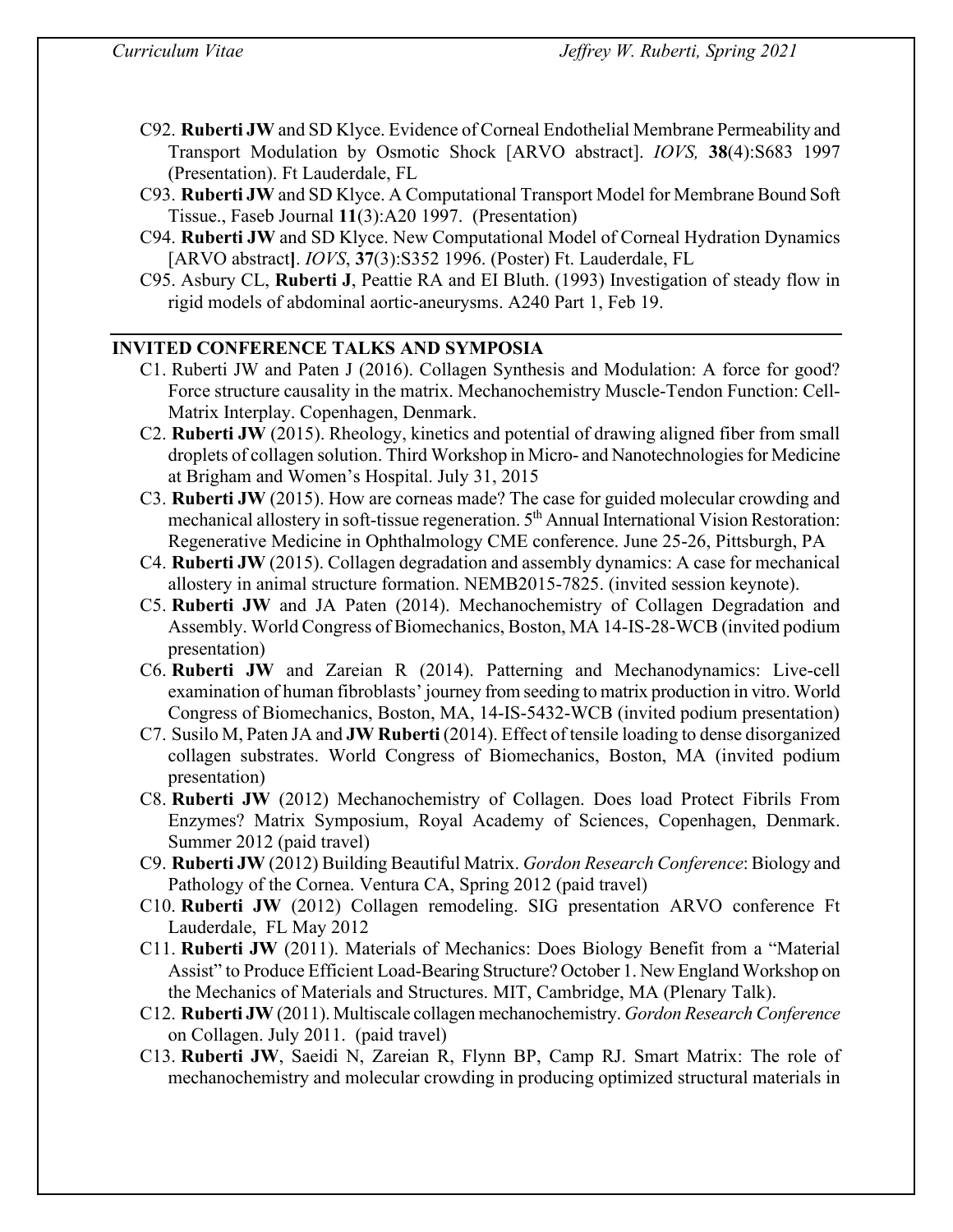vertebrates. 16<sup>th</sup> US National Congress of Theoretical and Applied Mechanics June 2010 (invited presentation - 1164)

- C14. **Ruberti JW** (2008) New view of an old material: Collagen as an intelligent, selforganizing, load-responsive structural building block. MRS Fall conference, Boston 2008. (Symposium DD1.8).
- C15. **Ruberti JW** (2007) Collagen fibrillogenesis in vitro. IOVS 48 (Suppl.) #341. (symposium) ARVO annual conference, Ft. Lauderdale, FL
- C16. **Ruberti JW** (2005) Fibrillar collagen (with its complement enzyme as a load-adaptive "smart" engineering material. Implications of engineering of connective tissue. 25<sup>th</sup> Biennial Corneal Conference, Boston, MA
- C17. **Ruberti JW** and Hallab NJ (2004). Mechanical load protects fibrillar collagen against enzymatic degradation. 8<sup>th</sup> Cardiff Corneal Conference. Cardiff, UK. (paid travel)
- C18. **Ruberti JW** (1999). Detection and quantification of anomalous swelling response to debridement in cornea. 21<sup>st</sup> Biennial Corneal Conference, Schepen's Eye Research Institute.

# **NON-CONFERENCE SEMINARS (since 2004)**

- 1. Case Western Reserve University, Cleveland OH (Fall 2019 paid travel)
- 2. Dalhousie University, Biomedical Engineering, Halifax, NS (Summer 2019 paid travel)
- 3. Trinity College, Ireland, UK. Research Capability talk with AMBER (June 2019 paid travel)
- 4. University of Washington, Biophysics Department, Seattle, WA (Fall 2016 paid travel)
- 5. Northeastern University, Biology Department, Boston, MA (Fall 2016)
- 6. Massachusetts Eye and Ear Infirmary, Harvard University, Boston (Spring 2016)
- 7. The Ohio State University, Columbus OH (Fall 2015 paid travel)
- 8. The University of Florida, Gainsville, FL (Fall 2015 paid travel)
- 9. The Forsythe Institute, Boston Ma (Fall 2015)
- 10. Tulane University, Department of Biomedical Engineering (Spring 2015)
- 11. National Cancer Institute, Physics of Cancer Center Program Steering Committee invitation to speak on Matrix Energetics (Fall 2014 - paid travel)
- 12. John's Hopkins University Department of Mechanical Engineering (Fall 2014 –paid travel)
- 13. Georgia Institute of Technology, Department of Biomedical Engineering (Fall 2014 paid travel)
- 14. Boston University Biomedical Engineering's Seminar Series: Soft Matter Agora. Fall 2013
- 15. Columbia University combined Mechanical and Biomedical Engineering Seminar. Fall 2013 (paid travel)
- 16. Rich Lecture Guest Speaker, Department of Ophthalmology, University of Alabama at Birmingham. Fall 2013 (paid travel; honorarium)
- 17. Massachusetts Institute of Technology, Koch Institute, Langer Lab Seminar, Spring 2013
- 18. Harvard University, SEAS and Wyss Institute, Mooney Lab Seminar, Spring 2013
- 19. Stanford University, Mechanical Engineering Summer 2013
- 20. University of California, Berkeley, Bioengineering Summer 2013
- 21. University of California, San Diego, Bioengineering Summer 2013
- 22. University of California, Los Angeles, Bioengineering Summer 2013
- 23. University of California, Irvine, Bioengineering Summer 2013
- 24. Tufts University Physics Colloquium. Medford, MA Spring 2012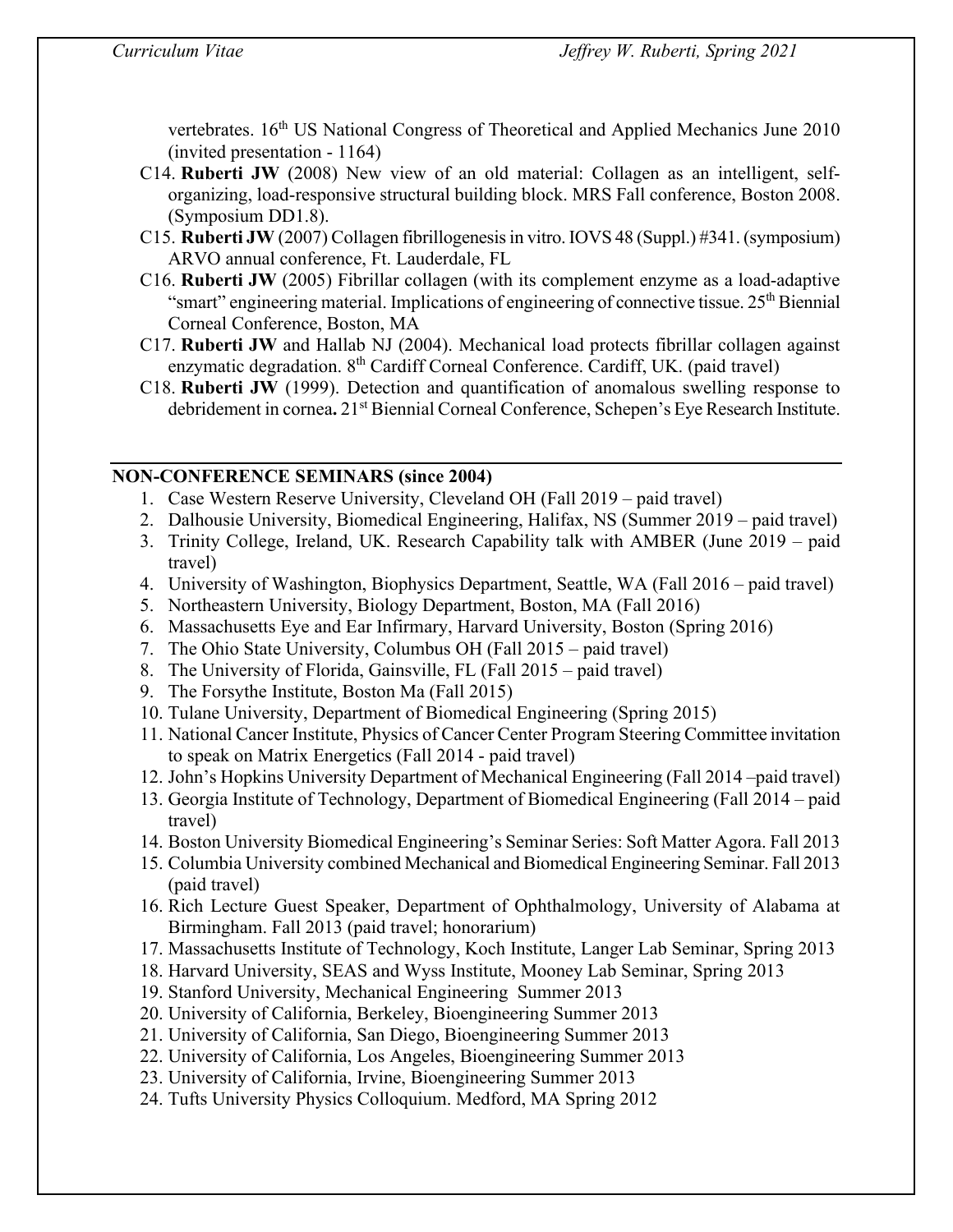- 25. University of Pittsburgh. Innovations in Vision Restoration. Fox Center Lecture Series. Pittsburgh, PA Spring 2012 (Paid Travel)
- 26. Harvard School of Engineering and Applied Sciences Colloquium Series, Harvard University, Cambridge, MA. Fall 2011
- 27. Dalhousie School of Biomedical Engineering, Distinguished Visiting Scientist Lecture. Spring 2011 (Paid Travel)
- 28. New England College of Optometry, Boston, MA. Summer 2011
- 29. Forefront lecture Tissue Engineering Regenerative Medicine North America (TERMIS-NA) and American Society for Matrix Biology (ASMB), Fall 2010 (paid travel)
- 30. Boston University, Department of Biomedical Engineering, Fall 2009
- 31. Devers Eye Institute, Portland Ore, Fall 2009 (paid travel)
- 32. Renssalaer Polytechnic Institute, Biomedical Engineering Dept. Fall 2009 (paid travel)
- 33. Northeastern University, Pharmaceutical Sciences Dept. Fall 2009
- 34. Brookhaven National Laboratory, National Synchrotron LS, Summer 2009 (paid travel)
- 35. Brandeis University, Physics Department, MRSEC lecture Spring 2009
- 36. Northeastern University, Physics Department, CIRCS lecture Fall 2008
- 37. University of Florida, Dept. Materials Engineering 2008 (paid travel)
- 38. UCLA, Department of Pathology, Spring 2008 (paid travel)
- 39. Tufts University, Department of Pathology, Fall 2007
- 40. Cardiff University, Department of Biophysics, Fall 2007 (paid travel)
- 41. Tufts University Department of Biomedical Engineering, Fall 2007
- 42. Lehigh University, Department of Mechanical Engineering, Fall 2006 (paid travel)
- 43. Northeastern University, Dept of Biology, Fall 2006
- 44. Harvard University, Schepen's Eye Research Institute, Fall 2006
- 45. Boston University, Department of Ophthalmology, Summer 2006
- 46. Harvard University, Center of Engineering in Medicine, Spring 2006
- 47. University of Minnesota, Department of Biomedical Engineering, Fall 2005 (paid travel)
- 48. Brown University Division of Engineering, Fall 2005

# **PATENTS**

# **Patents issued**

- 1. Spiegelberg SH, **Ruberti JW** and GJC Braithwaite. System and methods for reducing interfacial porosity in cements. US Pat No. 6,884,264. April 26, 2005 (assignee – Cambridge Polymer Group)
- 2. Braithwaite GJC and **Ruberti JW**. Layered aligned polymers and methods of making same. US Pat No. 7,048,963 May 23, 2006 (assignee – Cambridge Polymer Group)
- 3. Muratoglu OK, Spiegelberg SH, **Ruberti JW** and Abt Niels. US PVA Hydrogel Pat. No. 7,235,592 June 26, 2007 (assignee – Cambridge Polymer Group/Zimmer)
- 4. **Ruberti JW** and GJC Braithwaite. Systems and methods for controlling and forming polymer gels. US Pat No. 7,485,670. February 3, 2009. (assignee – Cambridge Polymer Group).
- 5. **Ruberti JW** and GJC Braithwaite. Systems and methods for controlling and forming polymer gels. US Pat No. 7,619,009. November 17, 2009. (assignee – Cambridge Polymer Group).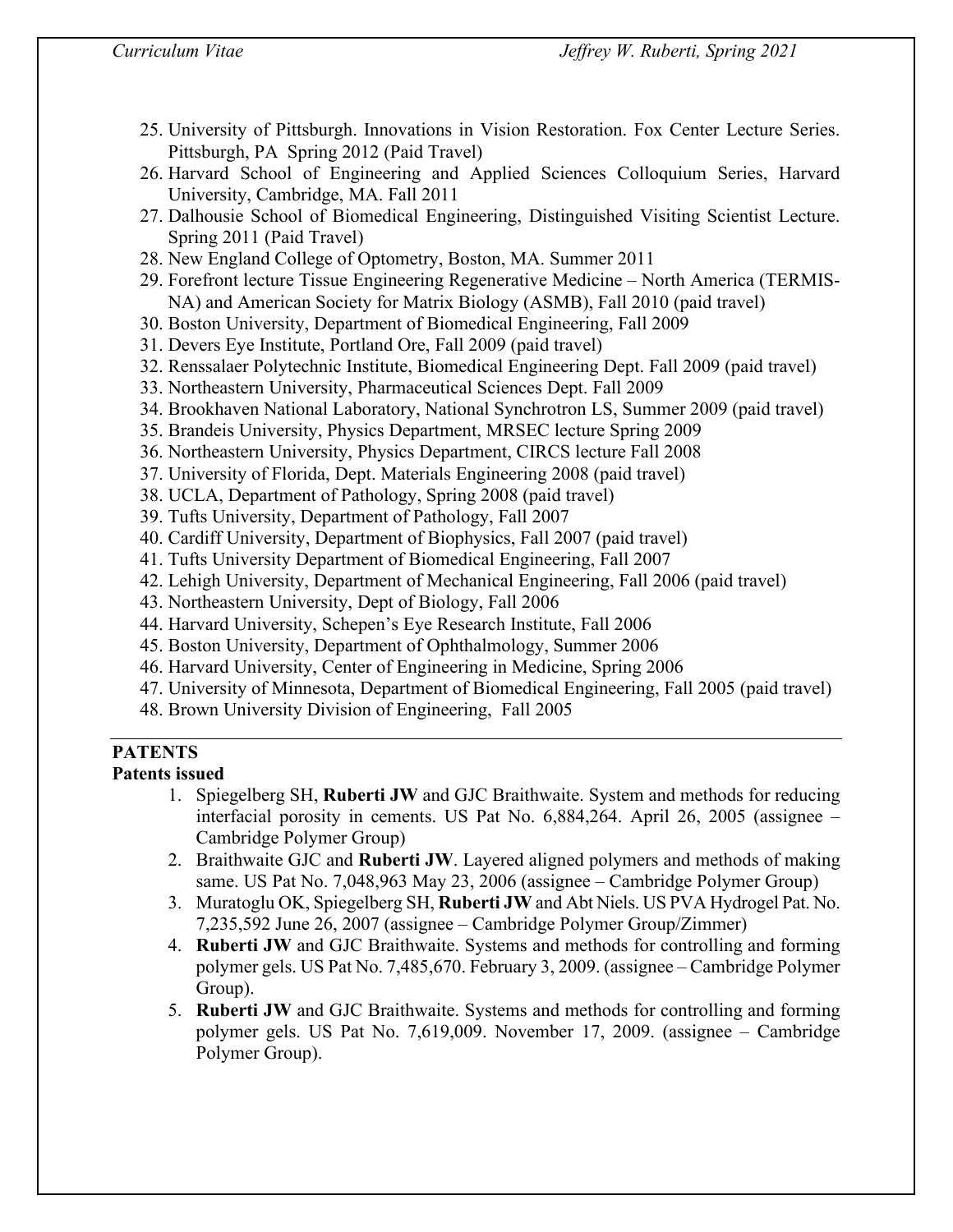- 6. **Ruberti JW** and GJC Braithwaite. Systems and methods for controlling and forming polymer gels. US Pat No. 7,745,532. June, 29, 2010. (assignee – Cambridge Polymer Group).
- 7. **Ruberti JW** and GJC Braithwaite. Systems and methods for controlling and forming polymer hydrogels. US Pat No. 7,776,352. August 17, 2010. (assignee – Cambridge Polymer Group).
- 8. Muratoglu OK, Spiegelberg SH, **Ruberti JW** and N Abt. PVA Hydrogel. US Pat No 7,985,781. July 26, 2011 (assignee – Zimmer GMBH).
- 9. **Ruberti JW**, Kowalski GJ, Burkey D. Nanoloom for controlling polymer assembly. US Pat No 8,206,773. June 26, 2012 (assignee-Northeastern University)
- 10. Saeidi N and **JW Ruberti.** Collagen Fibrillar Construction. US Pat No. 8,338,570. December 25, 2012 (assignee-Northeastern University).
- 11. Larson D, **Ruberti JW**, Slusarz J, Goulas N, Rush E, Ehret T. Systems, methods and devices for frozen sample distribution. International App# PCT/US/001094 filed 01/16/2007. US Pat No 8,448,456 (Assignees Harvard and Northeastern University)
- 12. Larson D, **Ruberti JW**, Slusarz J, Goulas N, Rush E, Ehret T. Systems, methods and devices for frozen sample distribution. US Pat No 8,713,948 May, 6 2014. (Assignees Harvard and Northeastern University)
- 13. Saeidi N and **Ruberti JW.** Collagen Fibrillar Construction. US Pat. No. 9018355. March 28, 2013 (Assignee - Northeastern university)
- 14. **Ruberti JW** and Saeidi N. Microparticle Organization. US Pat. No. 9187329. November 17, 2015.
- 15. Larson D, **Ruberti JW**, Slusarz J, Goulas N, Rush E, Ehret T. Systems, methods and devices for frozen sample distribution. US Pat No 9,363,991 June 14, 2016. (Assignees Harvard and Northeastern University)
- 16. Saeidi N and **Ruberti JW**, Collagen Fibrillar Construction. US. Pat No 9518106. Dec 13, 2016 (Assignee: Northeastern University)
- 17. **Ruberti JW** and J Paten. Mechanochemical Collagen Assembly. US Pat No 10213523. Feb 16, 2019
- 18. **Ruberti JW** and J Paten. Mechanochemical Collagen Assembly. US Pat No 16/284,160. Sept 10 2020.

# **Published patent applications**

- 19. **Ruberti JW**, Schecter D, Cote N, Myers R, Patel J, Ouellette M, and L. Guo Microvascular anastomotic coupler and methods of using same. Provisional application filed (PCT/International) US Pat App# 20140081415 03/20/2014
- 20. Ritzakis N. and **Ruberti JW.** Methods and systems for minimization of mechanical effects of impact velocity during tissue preservation. (Assignee – Northeastern University). US Pat App #20140331696 11/13/2014.
- 21. Mega Y, DiMarzio CA, McLean J, **Ruberti JW**, Robitaille M and Zareian R. Image processing methods and systems for fiber orientation. PCT/International filing 14/578,8869. US Pat App#20150221092
- 22. **Ruberti JW** and N Saeidi. Microparticle Organization. US Pat App#20160096733 04/07/2016.
- 23. Paten JA and **JW Ruberti**. Collagenous Tissue Repair Device. US Pat App#20170360986 12/212017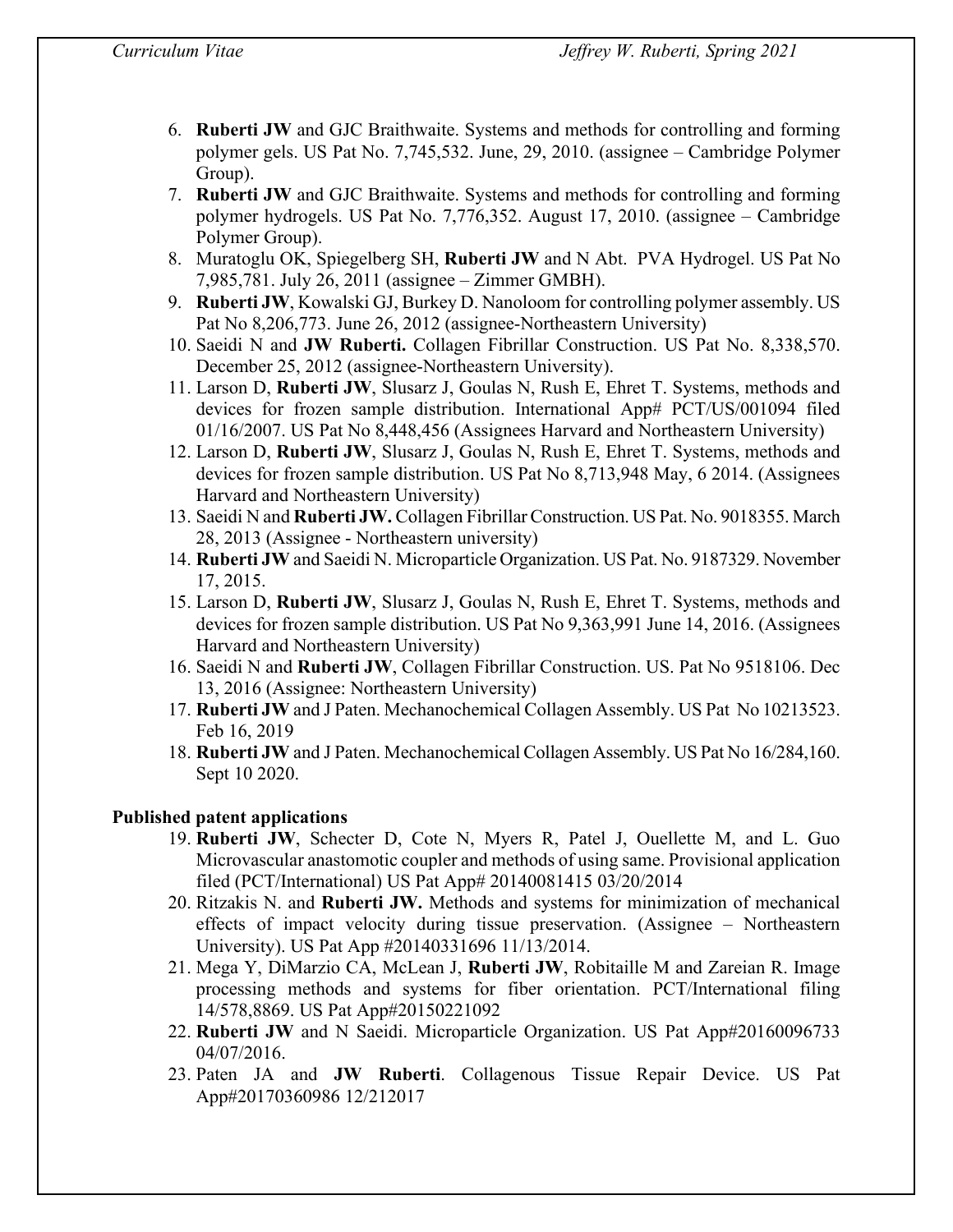# **Provisional Patents Filed**

24. Liquid Crystalline Collagen Materials and Their Use in Connective Tissue Repair. Provisional Patent Application No. 62/760,903. Nov. 30, 2018

# **Licenses for Patents/Patents Pending**

- 1. **Ruberti JW** and GJC Braithwaite. Systems and methods for controlling and forming polymer gels. Pat No. 7,485,670. February 3, 2009. (assignee – Cambridge Polymer Group). This patent has been licensed to *Hydrospine, Inc*. for use in intervertebral disk repair.
- 2. Larson D, **Ruberti JW**, Slusarz J, Goulas N, Rush E, Ehret T. Systems, methods and devices for frozen sample distribution. US Pat No 9,363,991 June 14, 2016. (Assignees Harvard and Northeastern University). This patent application was licensed to *Cryoextract Instruments, LLC*. Dr. Ruberti and his Capstone students are responsible for the linear oscillating coring bit design

# **THESIS**

### **Ruberti, JW**

THEORETICAL AND COMPUTATIONAL INVESTIGATION OF CORNEAL HYDRATION DYNAMICS.

Ph.D. Thesis. Department of Biomedical Engineering. Tulane University, New Orleans, LA 70112. Co-Advisors: Professor Stephen D. Klyce (LSU Eye Center) and Professor David Rice (Tulane University)

# **HONORS**

2021 Constantinos Mavroidis Translational Research Award. College of Engineering, Northeastern University

2011 Dean's Service Award, College of Engineering, Northeastern University

2008 Soren Buus Outstanding Research Award, College of Engineering, Northeastern University Journal cover for April 2003 IOVS (QFDE micrograph of macular lipids)

Tau Beta Pi (Engineering honor society) - inducted April 1993

Alpha Eta Mu Beta (Biomedical engineering honor society) - inducted April 1999)

# **EXTERNAL FUNDING HISTORY**

Research Funding Secured as PI: **\$5,175,000** Research Funding Secured as CO-I: **\$2,861,000 Total Research Funding Secured: \$8,036,000** Training funding secured as CO-I: **\$2,700,000 Total of all Funding Secured: \$10,736,000** 

# **CURRENTLY FUNDED PROPOSALS R21 EY029167 09/01/2018-08/31/2020 (NCE)**

NIH/NEI \$431,000

Exploring flow-induced crystallization as a critical mechanism driving corneal stromal lamellogenesis

Role: Principal Investigator (Co-I DiMarzio)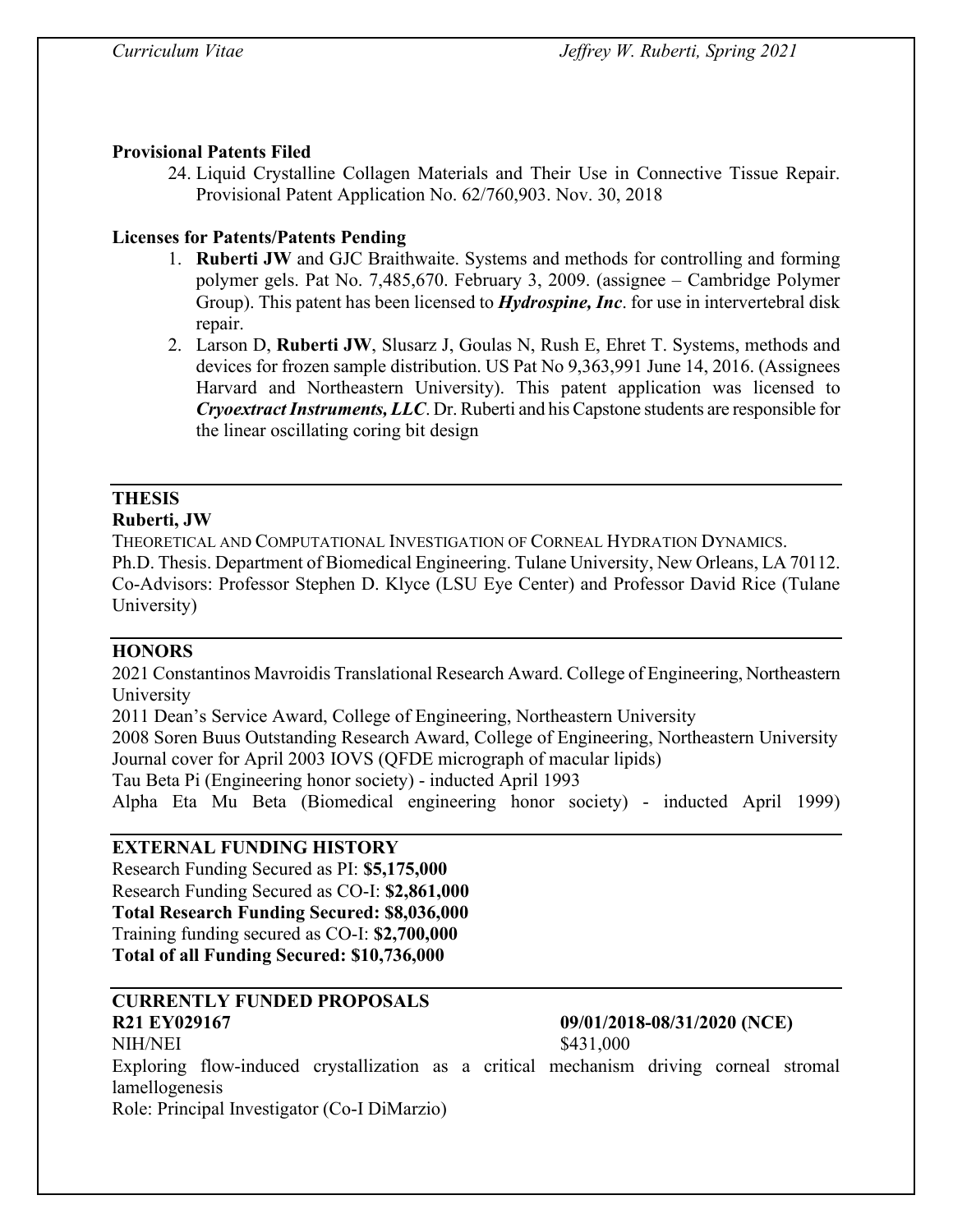### **NSF 1828506 09/01/2018-08/31/2021**

MRI: Division of Biological Infrastructure \$1,077,500 Acquisition of a Lumick's SuperC-Trap correlative optical tweezers and Fluorescence Microscope (CTFM) system Role: Co-Principal Investigator (PI Mark Williams)

# **CDMRP PRMRP DDRA \$199,983.80**

Ultrasound assisted stabilization of active collagen for enhanced patellar tendon repair Role: Consultant (PI: Regenx, Dr. Hacking)

SBIR \$255,206 SBIR Phase I: An injectable Treatment for the repair of damaged tendons and ligaments Role: Consultant (PI: Dr. Hacking- RegenX)

# **NIH RADx Tech awarded under U54HL119893 8/15/2020-8/14/2021**

NHLBI Accelerated Innovation COVID-19 \$200k (\$12k) BlowFISH: A Non-invasive collection system for fast COVID-19 Detection. Role: (Co-PI Lead: Kavehpour; Main PI: Palazzo)

# **PENDING PROPOSALS**

**N/A**

# **PREVIOUSLY FUNDED PROPOSALS**

RAPID \$150k (\$30k) Collaborative Research: Low-cost, Non-Invasive, Fast Sample Collection System for COVID-19 Viral Load Level Diagnosis: Point of Care and Environmental Testing Role: (PI – Multi PI)

#### **NSF #1309579 09/01/13-08/31/17**

NSF DMR/BMAT  $$660k$  (NEU share \$300k) Collaborative Proposal: Biomimetic bone: from nano to micro Collaborator: Laurie Gower (Univ Florida)

### Role: **Principal Investigator**

**R01-EY015500 09/04/12-9/03/16** NIH/NEI \$1.1M

*Curriculum Vitae Jeffrey W. Ruberti, Spring 2021*

# **Grant12663973 01/01/2019-08/31/2020 (NCE)**

**NSF 2026007 09/14/2020-09/13/2021**

**NSF #2032501 05/06/2020-05/05/2021**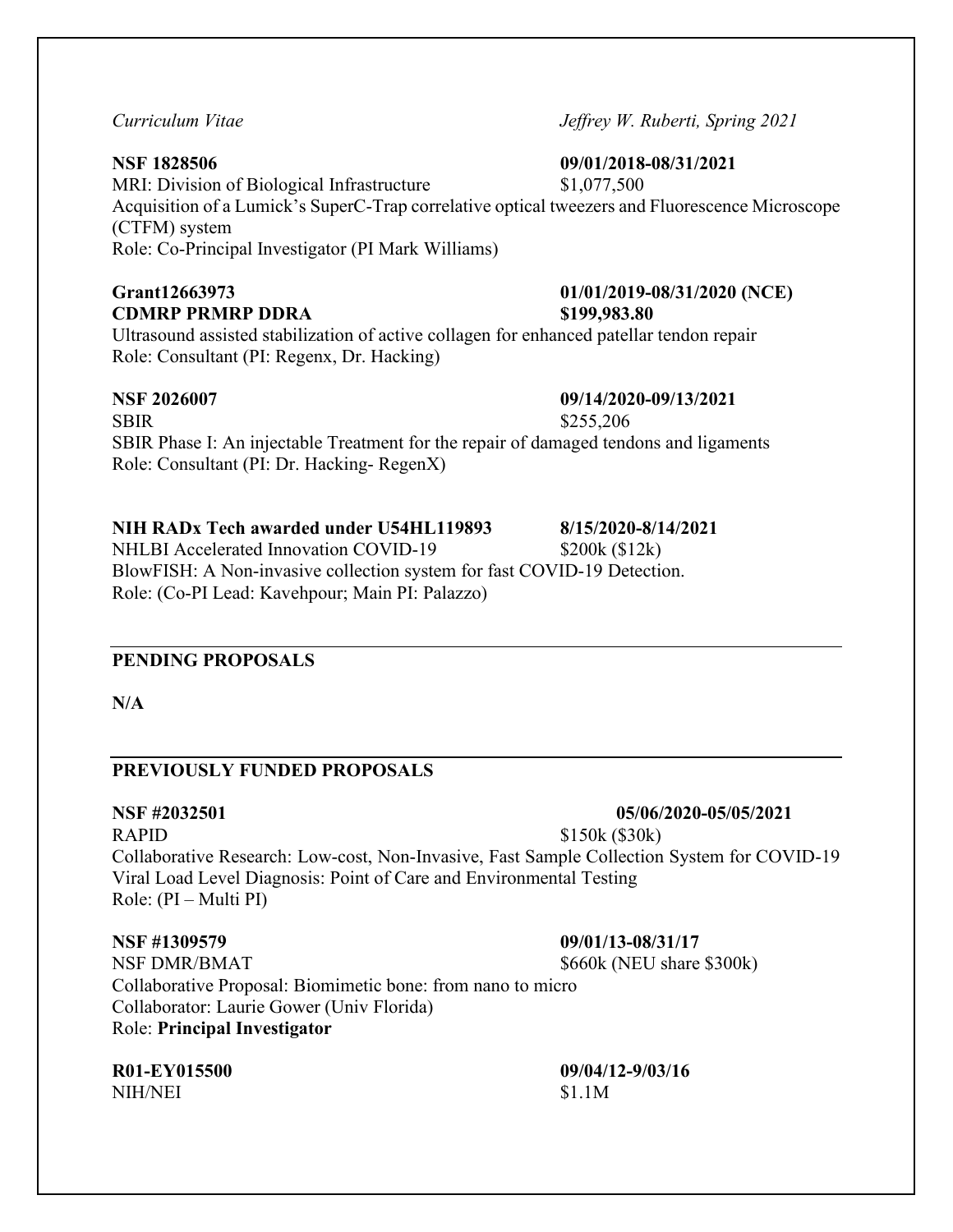"Mechanobiology of Matrix Production by Corneal Fibroblasts"

The major goal of this project is to investigate the processes responsible for the synthesis and organization of extracellular matrix and utilize the information to control the synthesis of an in vitro corneal stroma.

#### Role: **Principal Investigator**

**R01-EY020868** (PI-Malek@Duke University) **05/01/11-04/30/16**

NIH/NEI \$2.0M (NEU share ~\$250k)

"Lipid Activated Nuclear Receptors in Age-Related Macular Degeneration" The major goal of this project is to investigate signaling pathways used by dietary lipids that cause phenotypic pathology in of early "dry" AMD.

Role: **Co-investigator**

# **R21-EB015750 (PI-Rebecca Carrier) 08/01/2012-07/31/2014**

NIH/NIBIB (NCE) \$429k

"Impact of Lipids on Intestinal Mucus Transport and Structural Properties"

The major goal of this project is to examine the intestinal mucosal transport pathway alterations caused by lipids

Role: **Co-investigator** (co-advising a student).

# **R01-EY015500-ARRA 10/01/09-9/30/12**

NIH/NEI \$785k

"Engineering Biomimetic Corneal Constructs"

The major goal of this project is investigate the processes responsible for the synthesis and organization of extracellular matrix and utilize the information to control the synthesis of an in vitro corneal stroma.

Role: **Principal Investigator** 

# **1R21EB007317-01 03/01/07 – 02/28/10**

 $NIBIB$  \$420k

"Cell-free assembly of organized collagen arrays"

The purpose of the study is to develop methods to produce organized 3-dimensional arrays of collagen fibrils on the benchtop *de novo*. The motivation for the study is provide an alternative to degradable polymer scaffoldings for load-bearing tissue engineering. Role: **Principal Investigator**

NSF/NIH/NCI \$2.7M

"IGERT – Nanomedical Science and Technology" This is a training grant for interdisciplinary studies at the interface of nanotechnology and medicine. Role: **Co-Principal investigator** (PI: Sri Sridhar – Northeastern University)

**R01-EY015500-01:04 2/01/05-9/30/09** NIH/NEI \$1.75M

# **NSF 050433 10/012005-9/30/2010**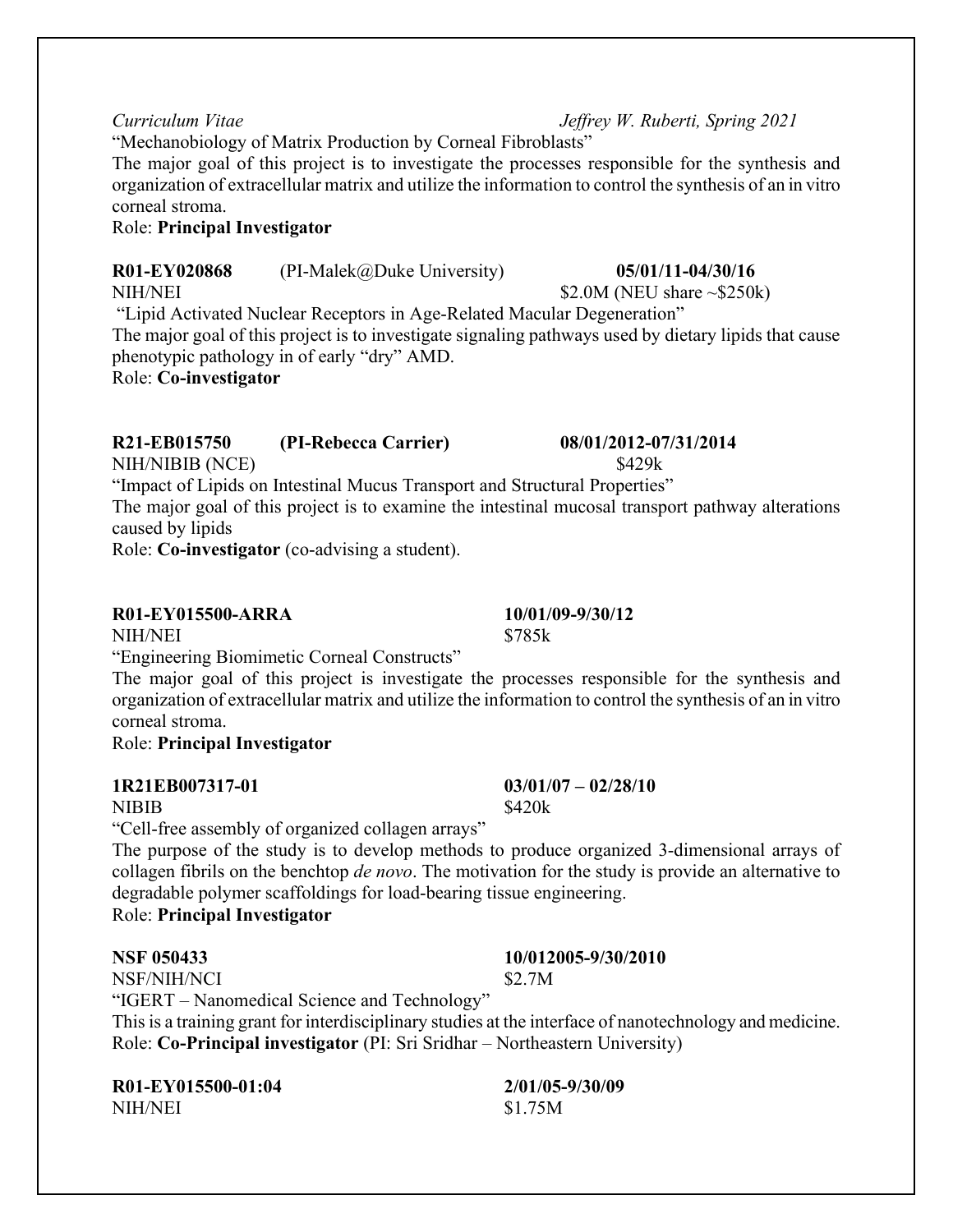"Engineering Biomimetic Corneal Constructs"

The major goal of this project is investigate the processes responsible for the synthesis and organization of extracellular matrix and utilize the information to control the synthesis of an in vitro corneal stroma.

#### Role: **Principal Investigator**

### **TATRC FY05 SUB1 9/1/05-8/31/08**

DOD \$99K NEU Subcontract

"Development of Anti-Inflammatory Corneal Bandage"

The major goal of this project is to produce a scaffolding which may be used to support cells and inflammatory mediators as part of an anti-inflammatory bandage for use on the battlefield. Role: **Co-investigator** (PI: Dartt – Schepen's Eye Research Institute)

#### **1R21AR053551-01 09/01/06 – 08/31/08**

NIAMS/NIH \$380k

"Investigation of collagen as a smart engineering material"

The purpose of the study is to determine if collagen cleavage by MMPs is sensitive to the application of mechanical force.

Role: **Principal Investigator**

# **CMS-0541707 9/1/05-8/31/05**

Source: NSF/CMS  $$60k$ 

"Development of a collagen nanoloom for the construction of 2 and 3 dimensional templates for tissue engineering"

The major goal of this project is to produce a bioinspired device capable of organizing collagen on the nanoscale for use in tissue engineering.

Role: **Principal Investigator**

| 3 R01-EY015500-01A1S1                       | 9/14/05 |
|---------------------------------------------|---------|
| Source: NIH/NEI                             | \$140k  |
| "Engineering Biomimetic Corneal Constructs" |         |

Supplement to R01 for the purpose of purchasing single molecule force magnetic trap. Role: **Principal Investigator**

# **1 R43 YE14280-01 Ruberti (PI) 08/01/2002-01/01/2003**

Source: NIH/SBIR/Phase I \$109k

"A Method to Generate Artificial Cornea Constructs"

The primary focus of this grant is to generate arrays of aligned and uniform diameter collagen fibrils for use as a surrogate corneal stroma.

Role: **Principal Investigator**

# **NAS9-02011 Spiegelberg (PI) 03/01/2002-03/01/2003**

Source: NASA/SBIR/Phase II \$750k

"A Formation to Control and Constrain Water for Safe and Efficacious Microgravity Hygiene Activities"

The goal of this study is to develop a personal hygiene cleaning agent for use in a microgravity

*Curriculum Vitae Jeffrey W. Ruberti, Spring 2021*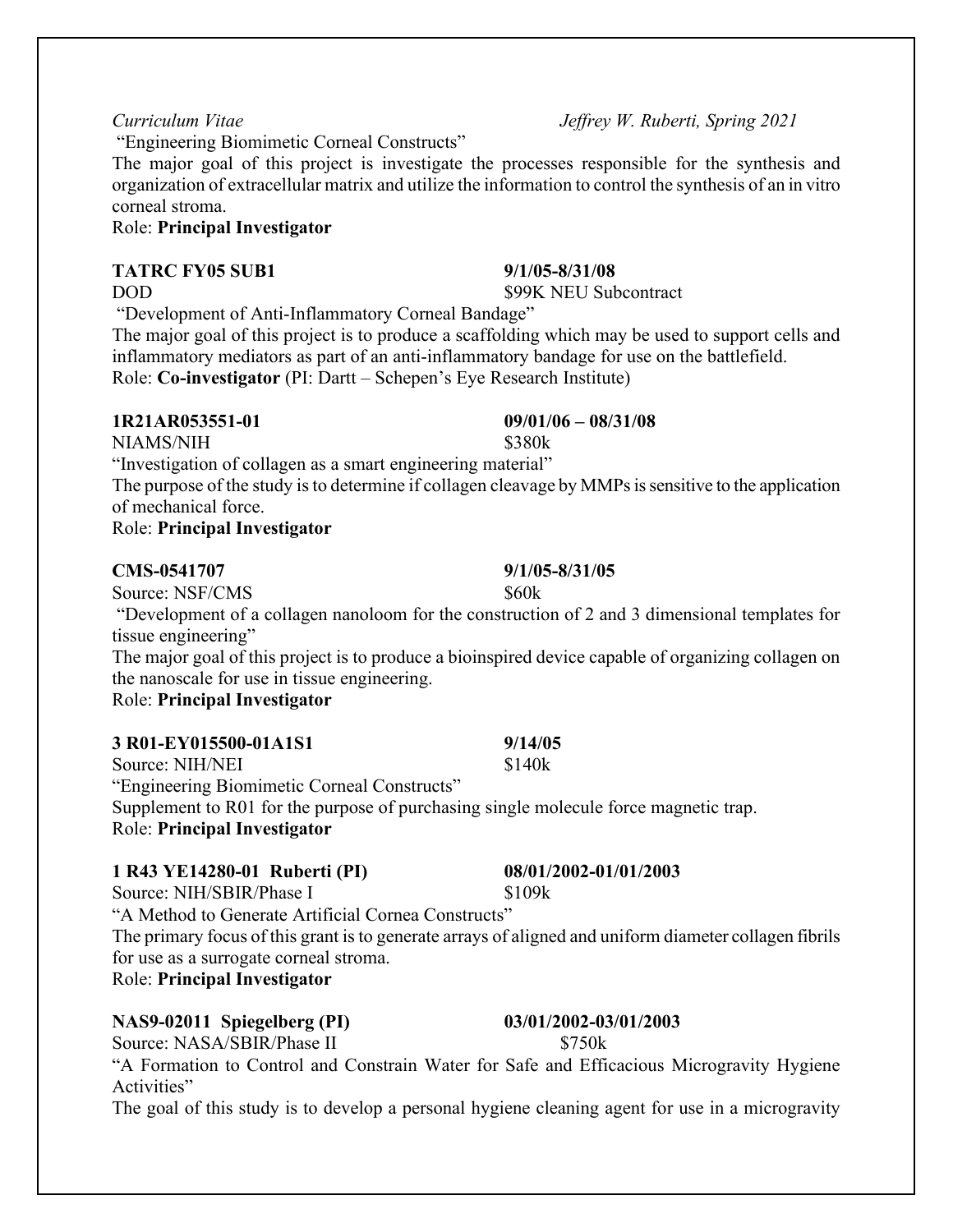environment. Role: **Co-Investigator**

### **TEACHING**

Courses taught/developed: MIMU702 4 Capstone Design MIMU665 4 Musculoskeletal Biomechanics (developed) BIOE7374 Principles of Bioengineering (developed) BIOE2355 Quantitative Physiology (developed) BIOE 4792 Capstone Design (developed)

### **UNDERGRADUATE RESEARCH ADVISING**

Elias Moore Dept: Chemical Engineeering (NEU) Start: Sept 2008 Activities: Single molecule investigation of collagen mechanochemistry

John Beale Dept: Chemical Engineeering (NEU) Start: June 2009 Activities: Single molecule investigation of collagen mechanochemistry

David Nadeau Dept: Biology (NEU) Start: June 2010 Activities: Cell culture in custom bioreactor

Jeremy Smith: Dept: Biomedical Engineering (RPI) Start: June 2011 (summer) Activities: Physical chemistry of collagen

Jayson Stoner: Dept: Biochemistry (UMASS) Start: June 2012 and June 2013 (summer) Activities: Collagen assembly kinetics

Anika Pandit: Dept: Chemistry (Villa Nova) Start: June 2013 (summer) Activities: Collagen assay/hydroxyproline

Kathryn Rutila: Dept: Biomedical Engineering (Northwestern) Start: June 2013 (summer)

Zachary Flinkstrom: Dept: Bioengineering (NEU) Start: January 2015 Single fibril collagen mechanics

Christina Le: Dept: Bioengineering (NEU) Start: January 2015 Yuki: Dept: Chemical Engineering (NEU) Start: January 2015

Cell traction force microscopy

Conor Messer: Dept: Bioenginering (NEU) Start: January 2015 Cell Tracking for Tissue Eng Paper

Isabel Arthur: Dept: Bioengineering (NEU) Start: March 2016 Mechanical control of collagen assembly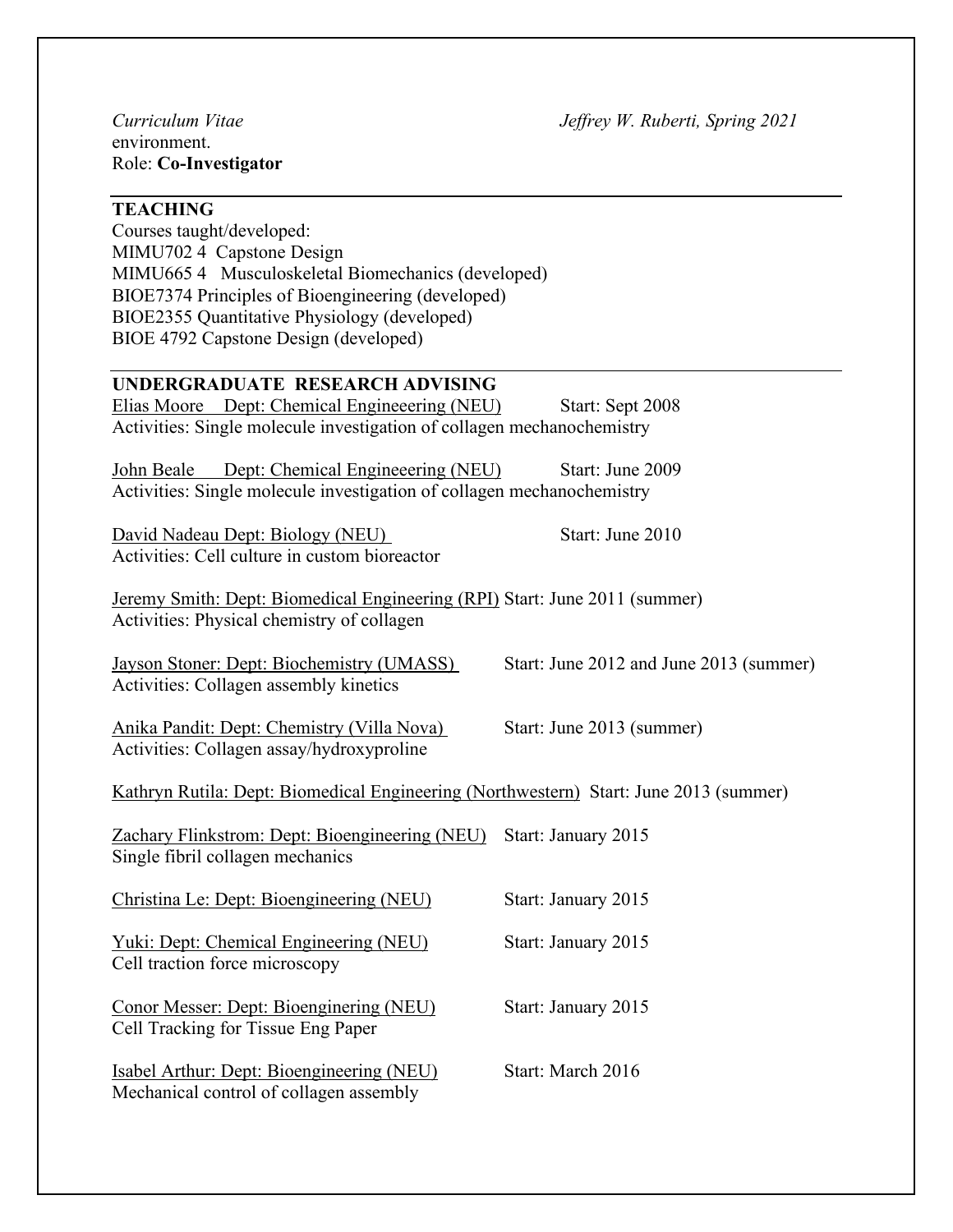Alexandra Spak: Dept Bioengineering (NEU) Start: January 2017 Collagen/PG Interactions

Timothy Mastovitch: Dept Bioengineering (NEU) Start: January 2019 Healing of Collagen

# **GRADUATE ADVISING**

**Current Students:** Ebraheim Ismail Start: Fall 2011 Ph.D. Thesis Title: QFDE IMAGING OF MATRIX PRODUCTION BY CORNEAL FIBROBLASTS Mohammad Siadat Start: Fall 2012 Ph.D. Thesis Title: MECHANOCHEMISTRY OF COLLAGEN MONOMER INCORPORATION **Graduated Students:** Chinmay Chitnis Completed May 2006 Masters **Thesis Title:** Non-Thesis Kelli Church Completed May 2007 Masters **Thesis Title:** EFFECT OF TENSILE MECHANICAL LOAD ON THE DEGRADATION OF NATIVE COLLAGENOUS MATRICES Anirudha Mundra Completed: May 2008 Masters **Thesis Title**: DESIGN OF A COMPRESSION BIOREACTOR FOR THE MECHANICAL STIMULATION OF NATIVE AND ARTIFICIAL CARTILAGE AND THE STUDY OF KINETICS OF ENZYMATIC DEGRADATION OF COLLAGEN FIBRILS IN LOADED CARTILAGE Katie Portale Completed: May 2008 Masters **Thesis Title**: THEORETICAL AND EXPERIMENTAL INVESTIGATION OF A BIOMIMETIC PRINTER OF ANISOTROPIC ARRAYS OF TYPE I COLLAGEN FIBRILS OR "NANOLOOM" Amit Bhole Completed: August 2008 Masters **Thesis Title**: STRAIN STABILIZES RECONSTITUTED COLLAGEN FIBRILLAR NETWORK AGAINST ENZYMATIC CLEAVAGE BY COLLAGENASE Nima Saeidi Start: July 2005 Ph.D. Completed: August 2009 **Thesis Title:** ON THE CONTROL OF COLLAGEN FIBRIL ORGANIZATION AND MORPHOLOGY Robert Camp Start: January 2007 Ph.D. Completed: December 2010 **Thesis Title:** QUANTIFYING THE MECHANOSENSITIVITY OF THE TYPE I COLLAGEN MONOMER TO ENZYMATIC CLEAVAGE Blake Sama Start: January 2010 Masters Completed: April 2011 **Thesis Title**: THE EXTRACTION OF TROPOCOLLAGEN AND PROTEOGLYCANS FROM BOVINE EYES AND INVESTIGATION OF THEIR RECOMBINATION USING A NEW METHOD TO QUANTIFY FIBRILLOGENESIS Nector Ritzakis Start: September 2008 Masters Completed: November 2011 **Thesis Title:** METHOD AND EVALUATION FOR MINIMIZATION OF MECHANICAL EFFECTS FROM IMPACT VELOCITY FOR THE OPTIMIZATION OF FREEZING QUALITY OF METAL MIRROR IMPACT **FREEZERS** Brendan Flynn Start: January 2008 Ph.D. Completed: April 2012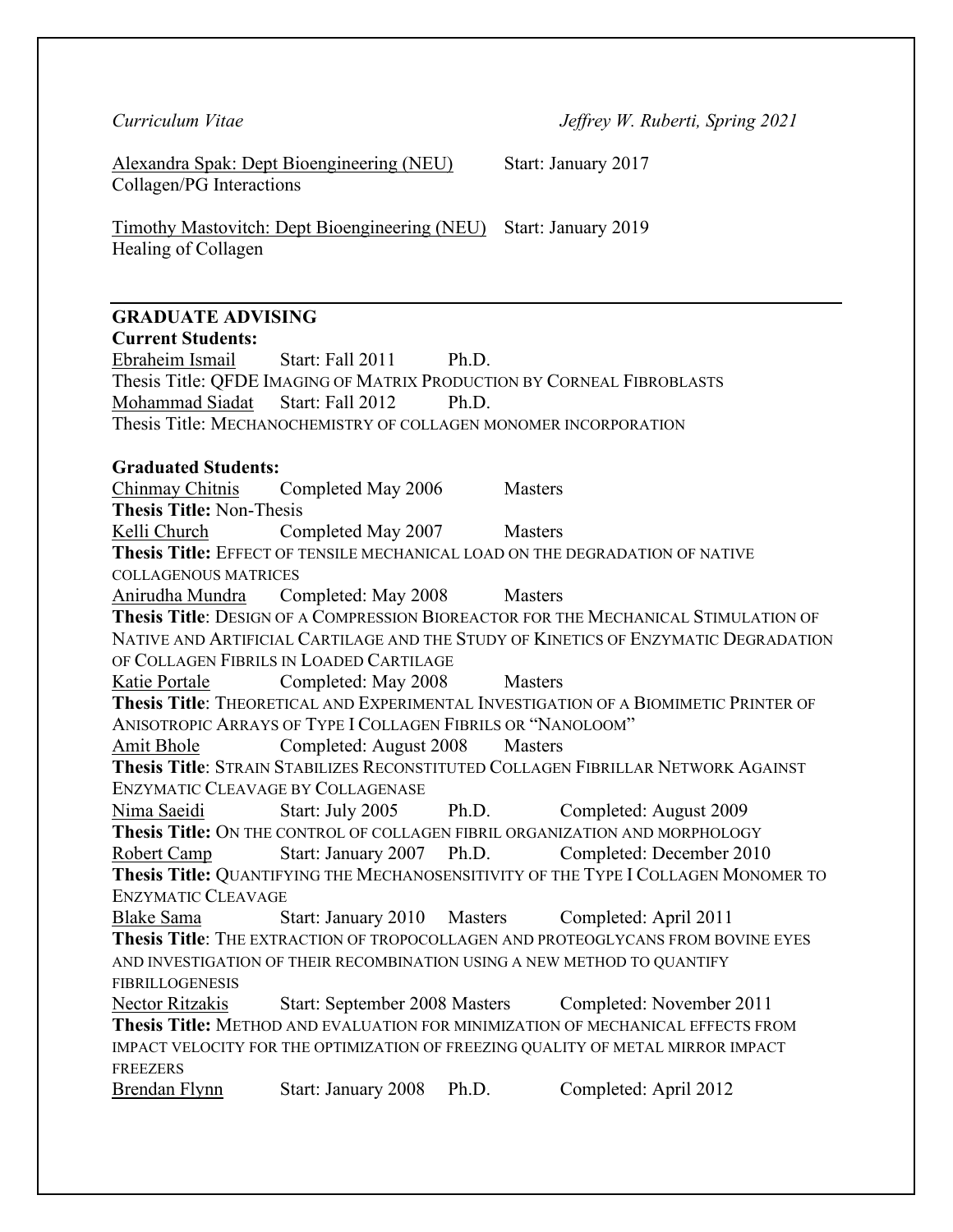*Curriculum Vitae Jeffrey W. Ruberti, Spring 2021* **Thesis Title**: EXPERIMENTAL AND THEORETICAL INVESTIGATIONS ON THE MECHANICAL STABILIZATION AND ENZYMATIC DEGRADATION OF COLLAGEN Ramin Zareian Start January 2006 Ph.D. Completed: April 2013 **Thesis Title**: THE EFFECT OF MECHANICS ON MIGRATION, MORPHOLOGY AND MATRIX PRODUCTION BY HUMAN CORNEAL FIBROBLASTS: LONG-TERM DYNAMIC OBSERVATION Nazli Caner Start: Summer 2010 Masters Completed: December 2013 **Thesis Title**: Non-Thesis Jeff Patenaude Start: Sept 2008 Ph.D. Completed: June 2014 **Thesis Title**: INVESTIGATION INTO THE MECHANO-CHEMISTRY OF DE NOVO COLLAGEN **ASSEMBLY** Bilqees Rahman Start: Winter 2017 Masters Completed: Nov 2019 **Thesis Title:** MECHANICAL EFFECT OF MINERALIZATION OF SINGLE COLLAGEN FIBRILS Patrick Bradley Start: Fall 2013 Ph.D. Completed: April 2019 **Thesis Title:** BIOMIMETIC BONE FORMATION

# **POST-DOCTORAL ADVISING**

**Current**

None

### **Past**

Monica Susilo Ph.D. December 2012-November 2016 Project: Corneal Fibroblast Mechanobiology Graham Tilburey, Ph.D. June 2009- September 2011 Project: Extract corneal/scleral ECM components for ex vivo assembly. Melody Liles, Ph.D. February 2008 – January 2009 Project #1 Live dynamic differential interference contrast imaging of fibroblasts constructing matrix Project #2 Attachment chemistry advising for single molecule enzymatic assays Ericka Bueno, Ph.D. January 2006 – February 2008 Project #1: Quantification of the transport of collagen through track-etched membranes Project #2: Live dynamic differential interference contrast imaging of fibroblasts constructing

matrix

Project #3: Culturing corneal fibroblastic cells for construct formation

| PH.D. THESIS COMMITTEE MEMBERSHIP |            |                     |                |  |  |
|-----------------------------------|------------|---------------------|----------------|--|--|
| <b>Name</b>                       | Department | <b>Advisor</b>      | <b>Status</b>  |  |  |
| Ericka Bueno                      | Chem Eng   | Prof. Barabino      | Graduated 2005 |  |  |
| Jason Nikitczuk                   | <b>MIE</b> | Prof. Mavroidis     | Graduated 2007 |  |  |
| Azadeh Khanicheh                  | <b>MIE</b> | Prof. Mayroidis     | Graduated 2007 |  |  |
| Nicholas Yang                     | <b>MIE</b> | Prof. Nayeb-Hashemi | Graduated 2009 |  |  |
| Lin Wang                          | Chem Eng   | Prof. Carrier       | Graduated 2010 |  |  |
| Reza Amini                        | <b>MIE</b> | Prof. Narusawa      | Graduated 2007 |  |  |
| John Jagodnik                     | <b>MIE</b> | Prof. Muftu         | Graduated 2010 |  |  |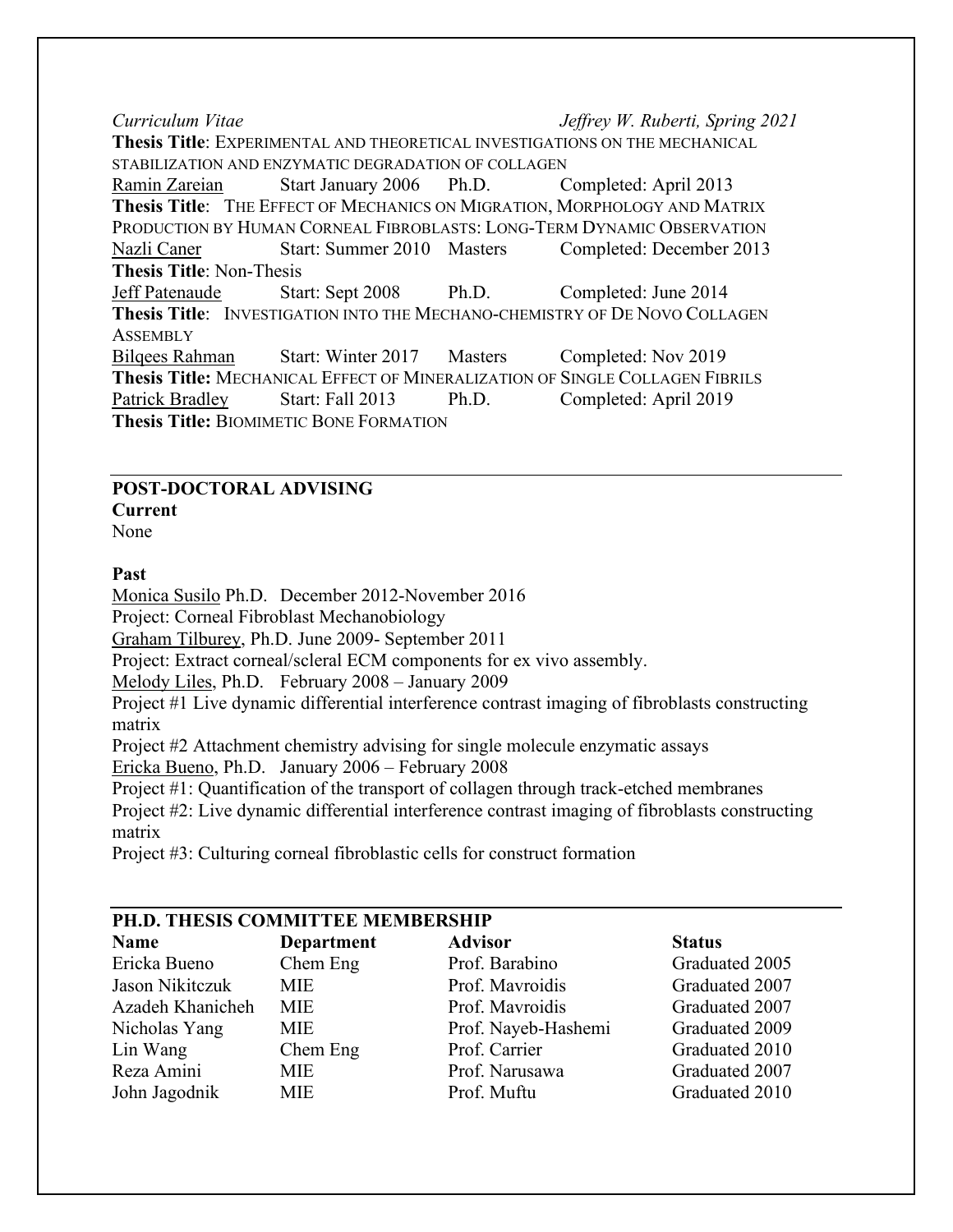| Curriculum Vitae          |                                     |                  | Jeffrey W. Ruberti, Spring 2021 |
|---------------------------|-------------------------------------|------------------|---------------------------------|
| Prashanth Makaram         | <b>MIE</b>                          | Prof. Busnaina   | Graduated 2009                  |
| Maricris Silva            | <b>MIE</b>                          | Prof. Gouldstone | Graduated 2011                  |
| Ismar Kovacevic           | <b>Biology</b>                      | Prof. Cram       | Graduated 2012                  |
| Mehmet Sen                | <b>MIE</b>                          | Prof. Kowalski   | Graduated 2012                  |
| Matt Dubach               | <b>BIOE</b>                         | Prof. Clark      | Graduated 2012                  |
| Hsuan-Yu Chu              | <b>MIE</b>                          | Prof. Muftu      | Graduated 2012                  |
| Parnian Boloori-Zadeh MIE |                                     | Prof. Gouldstone | Graduated 2013                  |
| Cihan Yilmaz              | <b>MIE</b>                          | Prof. Busnaina   | Graduated 2013                  |
| Cathy Chaurasiya          | Physics                             | Prof. Williams   | Graduated 2013                  |
| Michael Robitaille        | Bioengineering                      | Prof. Wan        | Graduated 2014                  |
| Theresa Tonge             | John's Hopkins ME                   | Prof. Nguyen     | Graduated 2014                  |
| Amir Bejestan             | <b>MIE</b>                          | Prof. Mavroidis  | Graduated 2014                  |
| <b>Emily Green</b>        | <b>MIE</b>                          | Prof. Minus      | Graduated 2015                  |
| <b>Ryan Myers</b>         | <b>BIOE</b>                         | Prof. Ayers      | Graduated 2017                  |
| Cody Gharagouzloo         | <b>BIOE</b>                         | Prof. Sridhar    | Graduated 2016                  |
| Taylor Carlson            | <b>BIOE</b>                         | Prof. Carrier    | Graduated 2018                  |
| Craig Smallwood           | <b>BIOE</b>                         | Prof. Gouldstone | Graduated 2018                  |
| Michelle Chen             | John's Hopkins, ME Prof. Nguyen     |                  | Graduated 2018                  |
| Sam Baldwin               | Dalhousie, Biomedical Prof. Kreplak |                  | Graduated 2019                  |
| Aysan Rangchian           | UCLA, Biomedical Prof. Kavehpour    |                  | Graduated 2020                  |
| Cassandra Martin          | Chem and Chem Biol Prof. Deravi     |                  | Graduated 2021                  |

#### **SERVICE/PROFESSIONAL DEVELOPMENT (EXTERNAL)**

#### **Conference Program Chair**

SB3C2020 Program Chair SB3C2021 Program Chair World Congress of Biomechanics (Boston-2014) Organizing committee member Organized all student workers Organized all meetings alongside

#### **Conference Session Organizer**

World Congress of Biomechanics, Session: Biomechanics and Cell and Tissue Engineering of the Anterior Segment, Munich 2006 Northeast Bioengineering Conference 2014. Chair Biomechanics and Mechanobiology session

SES Conference (Boston – 2017)

Track organizer – Mechanobiology: Molecular and Cellular Tissue Mechanics

#### **Conference Session Moderator**

World Congress of Biomechanics (Boston-2014)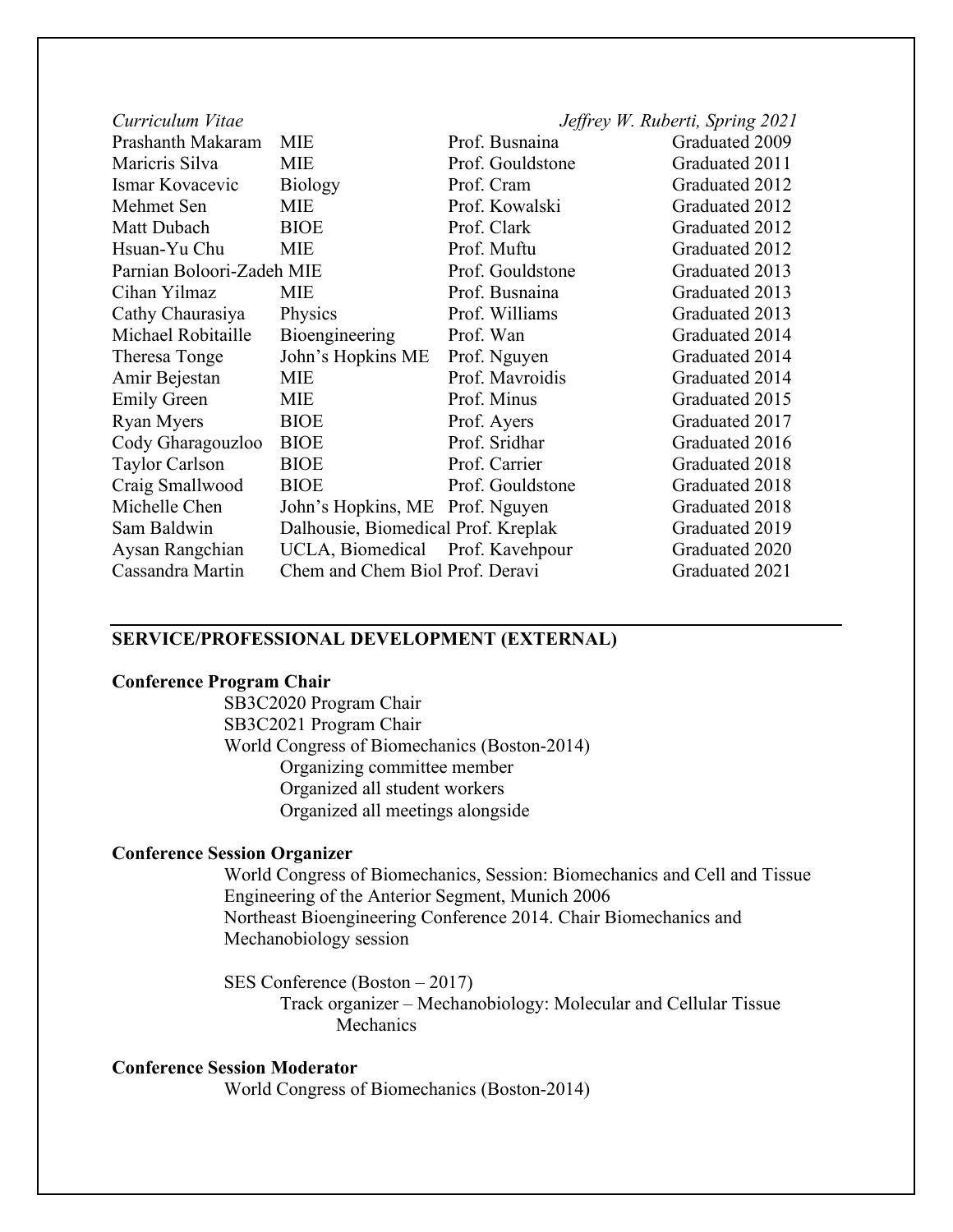Session chair – Protein Mechanics

Session chair – Molecular and Cellular Experimental Tools

ARVO 2008, Session: Stroma and Keratocytes

ASME summer bioengineering conference 2008, Session: Soft Tissue Mechanics II

#### **Review Panels (40+)**

- 1. NIH: Ad Hoc/Conflict of interest Panel Reviewer for NIH/NEI R01/R03 (AED) grants 2003
- 2. NIH: Ad Hoc/Conflict of interest Panel Reviewer for NIH/NEI R01/R03 (AED) grants 2004
- 3. NIH: Ad Hoc/Conflict of interest Panel Reviewer for NIH/NEI R01/R03 (AED) grants 2005
- 4. NIH: Ad Hoc Panel Reviewer VISA 2005
- 5. NSF CMS Panel Reviewer BioNano 2005
- 6. NIH: Ad Hoc/Conflict of interest Panel Reviewer for NIH/NEI R01/R03 (AED) grants 2006
- 7. NIH/NEI Ad Hoc Panel Reviewer Visual Systems SBIR 2006
- 8. NIH/NEI Ad Hoc Panel Reviewer Visual Systems SBIR 2007
- 9. NIH/NEI Ad Hoc Panel Reviewer Visual Systems K99 Pathway 2007
- 10. NIH/NEI Ad Hoc Panel Reviewer Anterior Eye Disease 2008
- 11. NIH/NEI Ad Hoc Panel Reviewer Visual Systems SBIR 2009
- 12. NIH: Ad Hoc Conflict of interest Panel Reviewer for NIH/NEI R01/R03 (AED) grants 2009
- 13. NIH RC1 RFA OD-09-003 Challenge Grants ZRG1 BST Panel #12 2010
- 14. NIH RC1 RFA OD-09-003 Challenge Grants ZRG1 ETTN Panel #4 2010
- 15. NSF NanoBio Panel January 2011
- 16. NIH/NEI Ad Hoc Panel Reviewer AED 2011
- 17. NIH: Ad Hoc/Conflict of Interest Panel Reviewer ZRG BDCN grants 2011
- 18. NIH/NEI Ad Hoc Panel Reviewer BNVT 2012
- 19. NEI Audacious goals Panel reviewer Feb 2013
- 20. NIH/NEI Ad Hoc Panel Reviewer BSVS June 2013
- 21. NIH/NEI Ad Hoc Panel Reviewer BNVT Oct 2013
- 22. NSF/DMR/BMAT Career Award Reviewer Oct 2013
- 23. NIH/CSR Ad Hoc Panel Reviewer BCMB-A 2014
- 24. NIH/NEI Ad Hoc Reviewer BVS Feb 2014
- 25. NIH/NEI Ad Hoc Panel Reviewer BNVT June 2014
- 26. NIH/NEI Ad Hoc Panel Reviewer BNVT Oct 2014
- 27. NIH/NEI Ad Hoc Panel Reviewer ZRG1 ETTN Oct 2014
- 28. NIH/NEI Ad Hoc Reviewer BNVT Feb 2014
- 29. NSF DMR Panel 2017
- 30. (12 panels) NIH/NEI BNVT **Appointed Full Panel Member** June 2015-June 2019

#### **Journal Reviewing**

Annals of Biomedical Engineering

Acta Biomaterialia

Biomechanics and Modeling in Mechanobiology

Biophysical Journal

Cell Motility and the Cytoskeleton

Experimental Eye Research

Frontiers in Bioscience

Investigative Ophthalmology and Visual Science

Journal of Biomechanical Engineering

Journal of Biomechanics

Journal of Material Science

Journal of Ocular Pharmacology

Journal of the American Chemical Society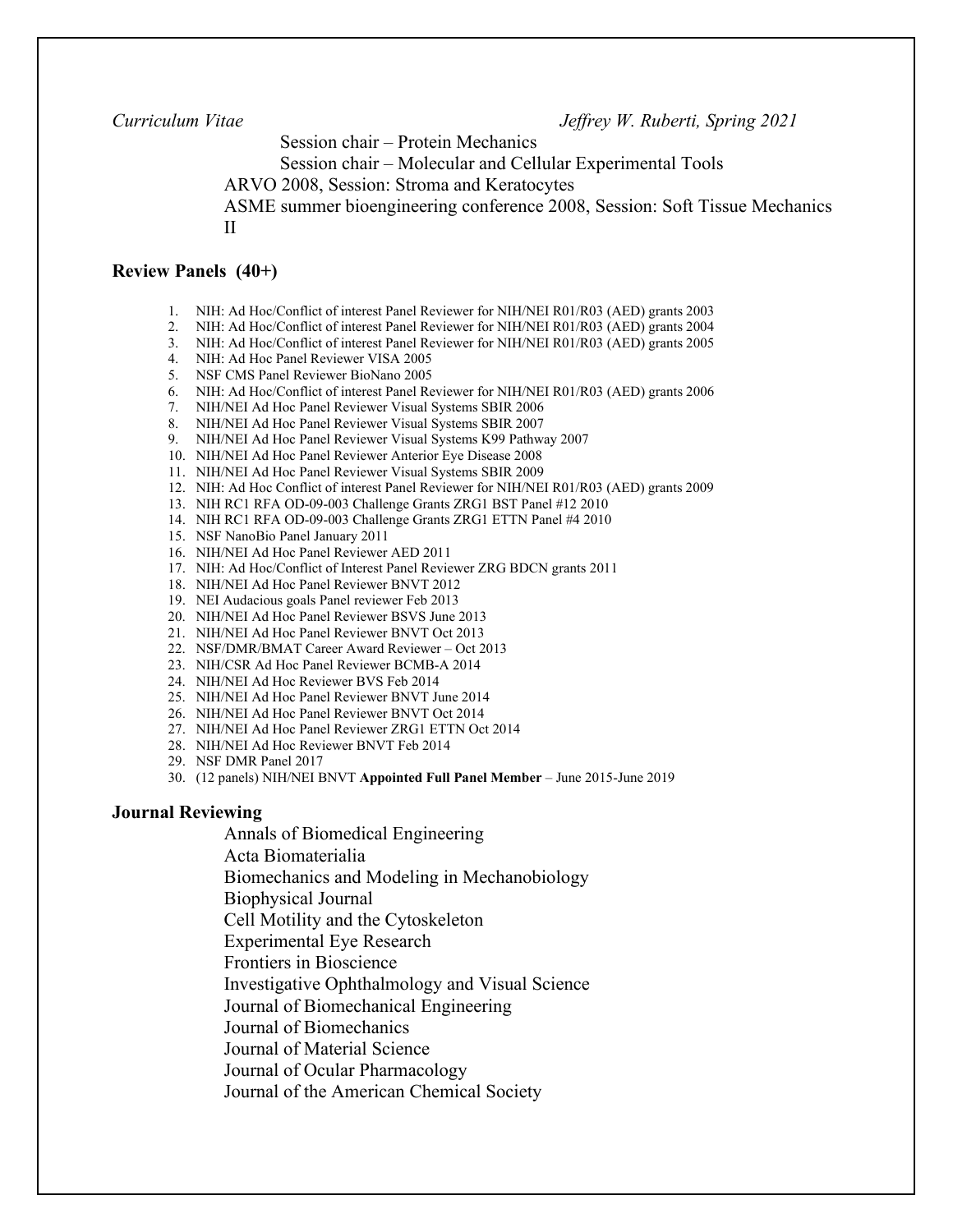Ocular Surface Osteoarthritis and Cartilage PLoS One Proceedings of the National Academy of Science Royal Society Interface Soft Matter Tissue Engineering

#### **Editorships**

Associate Editor – ASME Journal of Biomechanical Engineering 2012-2019

#### **Memberships**

BMES member 2000-2010 ASME member 2004-2010 Association for Research in Vision and Ophthalmology (ARVO) member 1996-2010

#### **Advisorship/Diversity**

Advisor**:** High School Girls STEM Program advisor [\(www.explo.com\)](http://www.explo.com/) 2017 Judge: New England Science Symposium 2017-2019

# **SERVICE/PROFESSIONAL DEVELOPMENT (INTERNAL)**

#### **University**

**College** 

Enrollment and Admissions Policy Committee - 2015 Patent Committee member – 2005-2010 Sabbatical Committee – 2015, 2016, 2017 Tenure and Promotions Committee – 2010, 2015, 2016 Member: Working group to establish Bioengineering Department - 2013 Chairman: Committee to develop Ph.D. Program in Bioengineering: 2008-2009 Status: Program began in fall 2009 Program Coordinator – Ph.D. Program in Bioengineering: 2009-2018 Member Chemical Engineering Search Faculty Committee: 2009-2010 Tenure and Promotions Committee – College level 2010

#### **Department**

Faculty Searches

Member - Applied Mechanics: 2005-6 Member – Applied Mechanics: 2006-7 Chair – Biomedical Engineering: 2006-7 Chair – Nanobiomechanics Search 2009-10 Chair – MIE department Chairman Search 2010-11 Member – Bionanomechanics Search 2011-2012 Member – Bioengineering Chair Search 2013-2015 Member – Bioengineering Faculty Search 2014-2015 Member – Bioengineering Faculty Search 2015-present